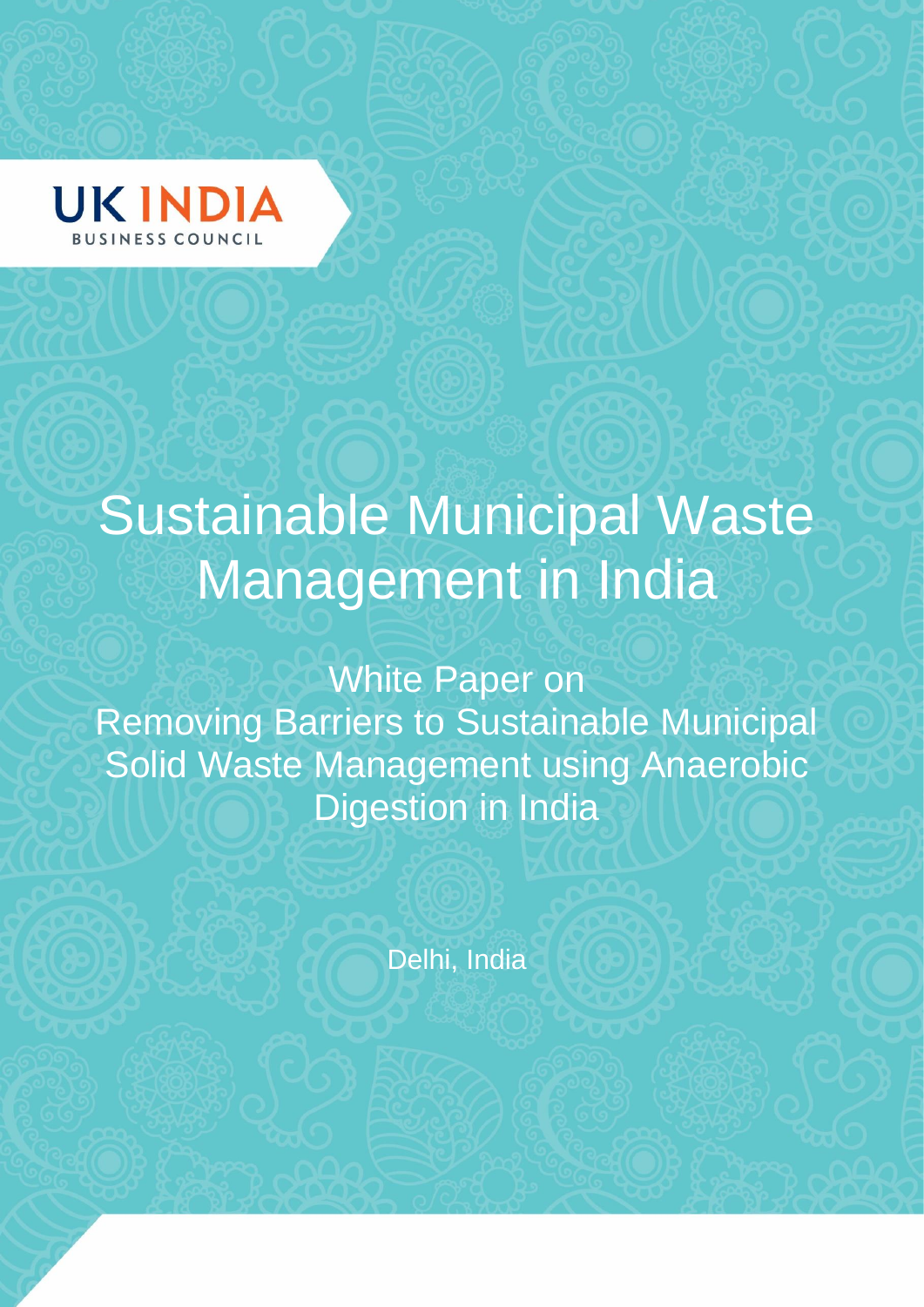# Table of Contents

UK INDIA

| Challenges associated with use of bio methanation in treating municipal solid waste20 |
|---------------------------------------------------------------------------------------|
|                                                                                       |
|                                                                                       |
|                                                                                       |
|                                                                                       |
|                                                                                       |
|                                                                                       |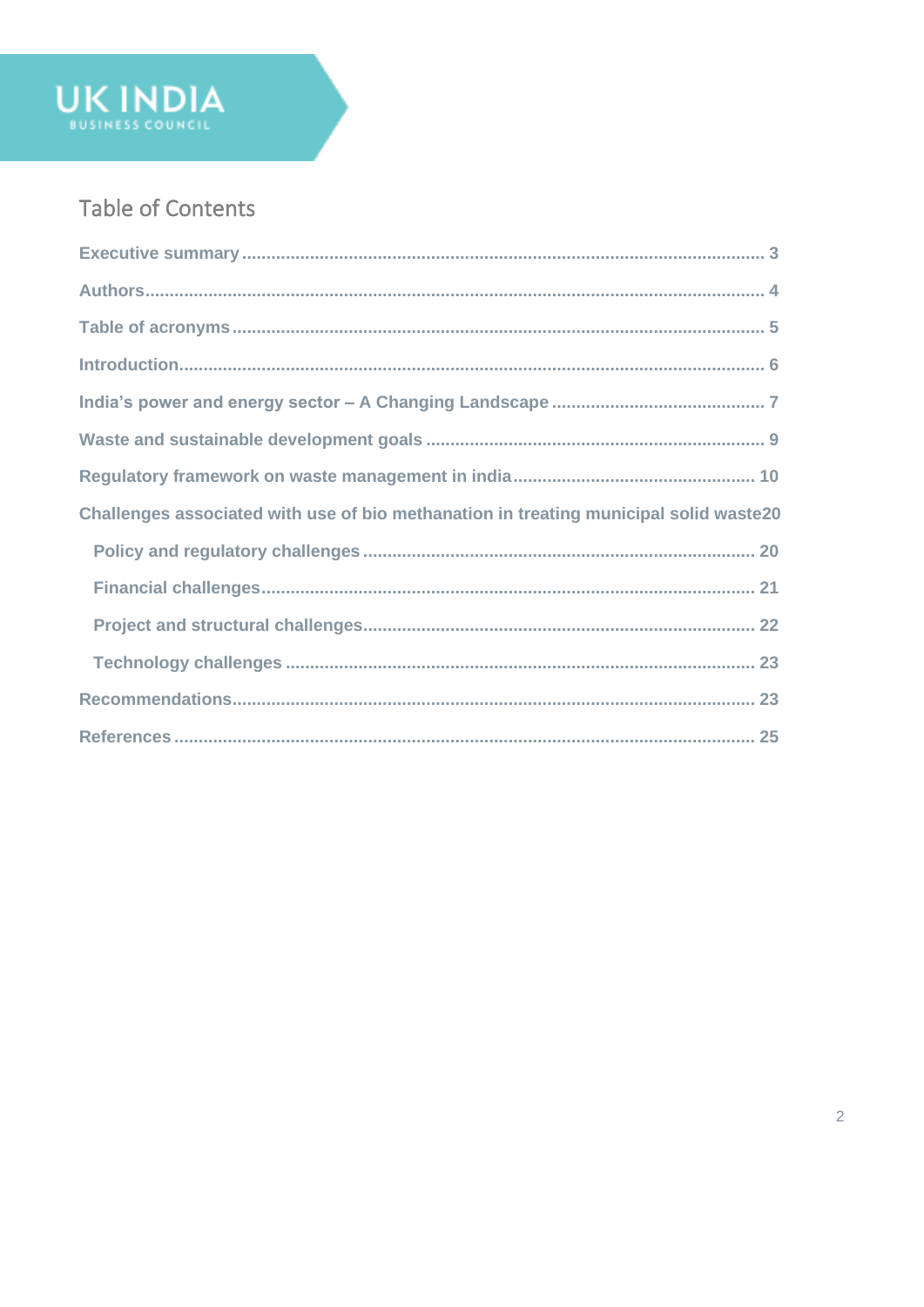<span id="page-2-0"></span>

**UK INDIA** 

India is the 5<sup>th</sup> largest economy in the world today with an ambition to become a USD 3 trillion economy (making it the  $3<sup>rd</sup>$  largest economy in the world) by 2025. Accompanied by this ambitious target is the fact that in a similar timeframe India will be the most populous nation with its urban population increasing at a rate of 3-3.5% per annum.

Nonetheless, this surge brings about an increase in urbanisation and demand across utilities such as food, water, energy, housing, and sanitation. These multifaceted requirements are crucial for the economic growth, but it must be ensured that the economic growth is backed by sustainability and judicious utilisation of natural resources.

As we see today, with the rapid increase in India's industrial landscape and population, and Government of India's vision for "Power for All", the energy demands have grown manifold and the energy consumption for India is expected to surge from 6 percent at present to 11 percent by 2040. While power generation is expected to increase by 207% to 478% TWh by 2040. To ensure fulfilment of these demands an inevitable pressure will be put on the natural resources. Though there is growth in usage of renewable sources to cater to the growing energy demands, there will continue to be dependence on coal to a very large extent to be the primary energy source almost accounting to 80% of total output by 2040.

It is no doubt that usage of coal to this large extent will only add to India's growing environmental concerns and augmenting  $CO<sub>2</sub>$  emissions. Being a signatory to the Paris Agreement and adopting the United Nations 17 Sustainable Development Goals (SDGs), India today must adopt alternatives means of energy generation. And one of the key resources here would be "Waste" – the municipal solid waste, which India generates per annum.

Waste management holds an important key to India's economic development in a sustained and environment friendly manner, by providing a means to effectively utilise the 62 million tonnes of waste which is annually generated in India. Presently, waste contributes to 0.17% of energy generation from the total capacity of 80GW, and this presents a huge opportunity for India, where otherwise the waste is largely disposed of in a non-environment friendly manner in landfills.

Not only from the point of environment, waste management and utilisation of waste as an energy resource will lead to preservation of finite natural resources, free electricity charges from volatility and external influences, reduce dependence on imports, while simultaneously improving India technology and innovation space, create opportunities for direct and indirect employment, and augment the clean water and air sanitisation efforts in a cost effective and sustainable manner.

However, India lacks proper regulatory mechanisms and policy framework, which necessitates the government at all levels Centre-State-Municipality to develop conducive and coherent policies allowing technology usage and technology transfer for effective waste management. Further, availability of less expensive alternatives for waste disposal, lack of indigenous technologies, high capital, high maintenance, and operational costs of waste-to-energy treatment systems have rendered a slow growth to the sector.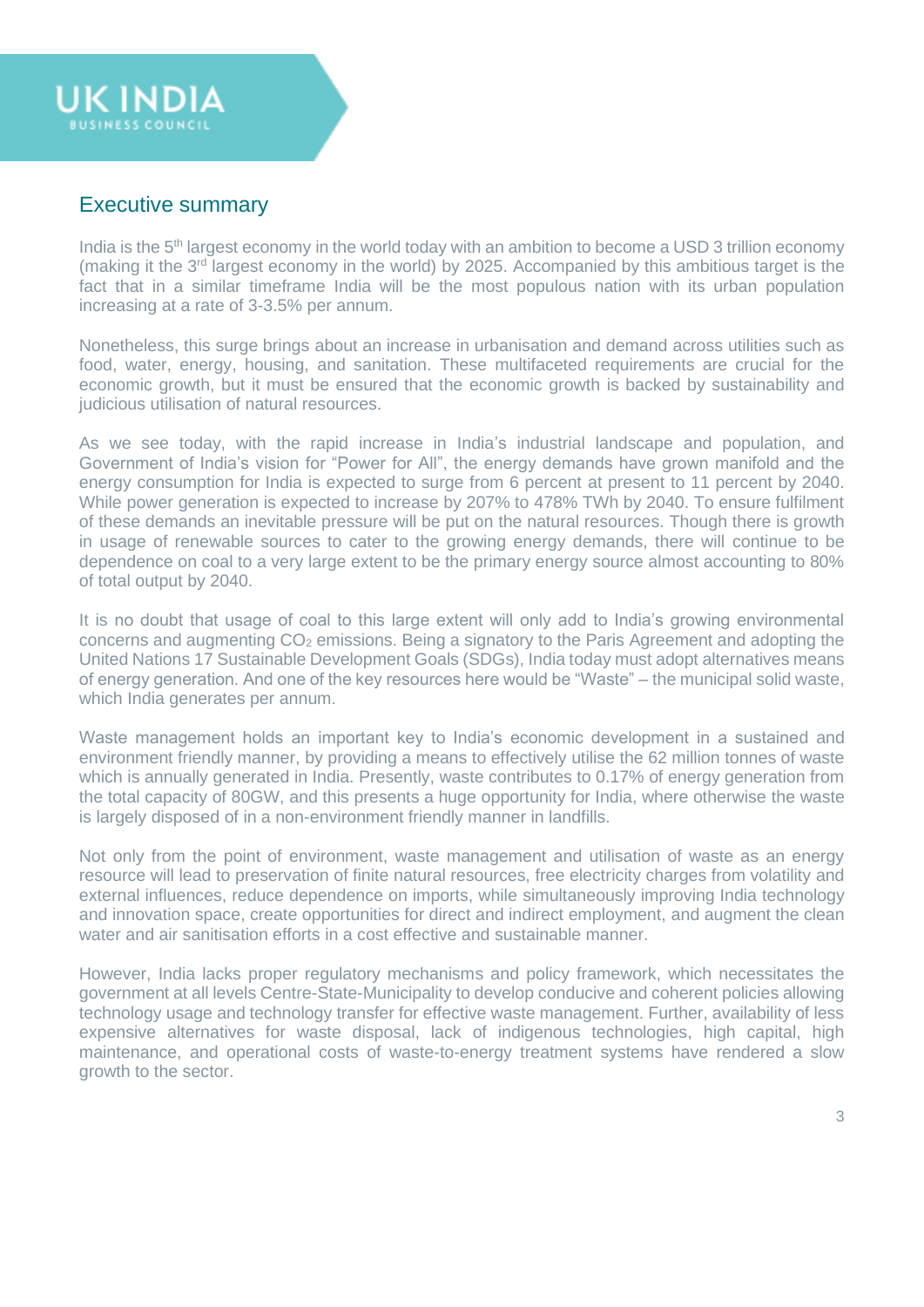

Incineration is the most widely used method in India when it comes to generating energy from waste. Even the central finance assistance scheme encourages use of incineration along with composting as the appropriate usage for energy, but still the effect incineration has on the environment cannot be negated.

Presently, methods being used for waste to energy conversion work best with dry organic waste, but in a country such as India, where segregation of waste is a challenge and with presence of mixed waste, technologies such as Anaerobic digesting, composting are also gradually gaining ground and should be considered as positive alternatives to achieve the 5690 MW of energy potential from waste.

The optimal technological solution is one that has the lowest carbon emissions and maximises recycling and energy recovery. Recycling should be maximised at households and through the engagement of the informal sector. Food waste and readily biodegradable waste should be sent to localised distributed anaerobic digestion facilities, either with renewable electricity, heat and cooling generation or the production of biomethane for grid injection or vehicles. Composting is optimal for green waste streams that cannot be digested. The remaining stream, subject to having high calorific value, can then be used in smaller efficient energy from waste (incineration) facilities that can be linked into district cooling schemes.

In February 2020, the Ministry of New and Renewable Energy issued revised guideline for its Waste to Energy Programme, where along with industrial, urban, agricultural and residual waste, municipal solid waste was also included. This led to the revision of the central financing assistance guidelines that earmarked Rs 400 Crore towards energy generation from MSW with the target of generating 200 MW of energy. This is a positive step towards recognising the value of municipal solid waste and technologies which can be harnessed to generate energy.

Also, our learnings from the recent situation of the COVID-19 pandemic showcases the utmost requirement attached to proper hygiene and a sanitised environment as an imperative for the economic environment to remain stable and functional, thus mandating the requirement of environmentally friendly solutions and technologies to be used for managing waste and generating energy from waste.

This focus of this paper, therefore, is on the different technologies that are available, such as anaerobic digestion, composting, incineration, and the technologies that would be advisable for India to fulfil its Paris Agreement, SDGs as well as achieving sustainable economic growth. The paper also focuses on the regulatory and policy framework on how India has assimilated "municipal solid waste" as a means for energy generation and conservation.

# <span id="page-3-0"></span>Authors

Surbhi Mathur, UKIBC Abhijit Rajguru, Clarke Energy Alex Marshall, Clarke Energy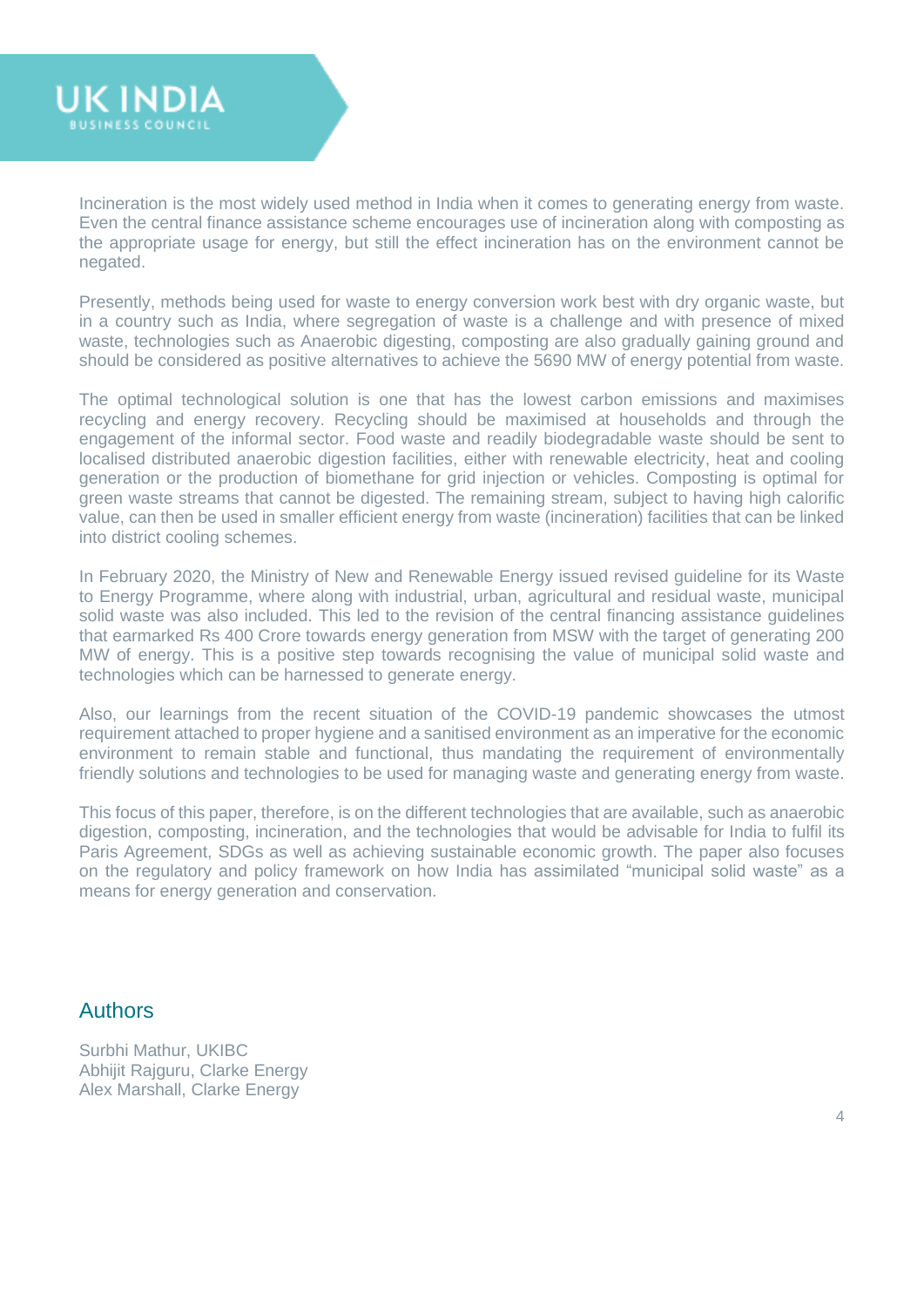

# <span id="page-4-0"></span>Table of acronyms

| <b>BM</b>       | <b>Bio Mass</b>                                  |
|-----------------|--------------------------------------------------|
| <b>BU</b>       | <b>Billion Units</b>                             |
| <b>Bio-CNG</b>  | <b>Bio-Compressed Natural Gas</b>                |
| <b>BioSNG</b>   | <b>Bio-synthetic Natural Gas</b>                 |
| <b>CHP</b>      | <b>Combined Heat and Power</b>                   |
| Cogen           | Cogeneration                                     |
| CO <sub>2</sub> | Carbon-dioxide                                   |
| Cr/Mw           | <b>Crore per Megawatt</b>                        |
| Const.          | Construction                                     |
| <b>GHG</b>      | Greenhouse gas                                   |
| Gt              | Giga tonnes                                      |
| <b>GWh</b>      | <b>Gigawatt Hours</b>                            |
| <b>GW</b>       | Gigawatt                                         |
| Gol             | Government of India                              |
| kWh             | <b>Kilowatt Hour</b>                             |
| MJ/Kg           | Megajoule per kilogram                           |
| MJ/m3           | Megajoule per cubic meter                        |
| <b>MW</b>       | Megawatt                                         |
| <b>MSW</b>      | <b>Municipal Solid Waste</b>                     |
| <b>MNRE</b>     | Ministry of New & Renewable Energy               |
| MoEF&CC         | Ministry of Environment, Forest & Climate Change |
| <b>NPK</b>      | Nitrogen, Phosphorous, Potassium                 |
| <b>NGT</b>      | <b>National Green Tribunal</b>                   |
| <b>PPP</b>      | <b>Public Private Partnership</b>                |
| <b>PPA</b>      | <b>Power Purchasing Agreement</b>                |
| <b>RE</b>       | Renewable Energy                                 |
| <b>RES</b>      | <b>Renewable Energy Sources</b>                  |
| <b>RDF</b>      | <b>Refuse-Derived Fuel</b>                       |
| <b>RNG</b>      | <b>Renewable Natural Gas</b>                     |
| <b>SDG</b>      | <b>Sustainable Development Goal</b>              |
| <b>SWM</b>      | Solid Waste Management                           |
| <b>TPI</b>      | <b>Tecno Project Industriale</b>                 |
| <b>Tpd</b>      | Tonnes per Day                                   |
| <b>TWh</b>      | <b>Terawatt Hour</b>                             |
| <b>ULB</b>      | <b>Urban Local Bodies</b>                        |
| <b>WtE</b>      | <b>Waste to Energy</b>                           |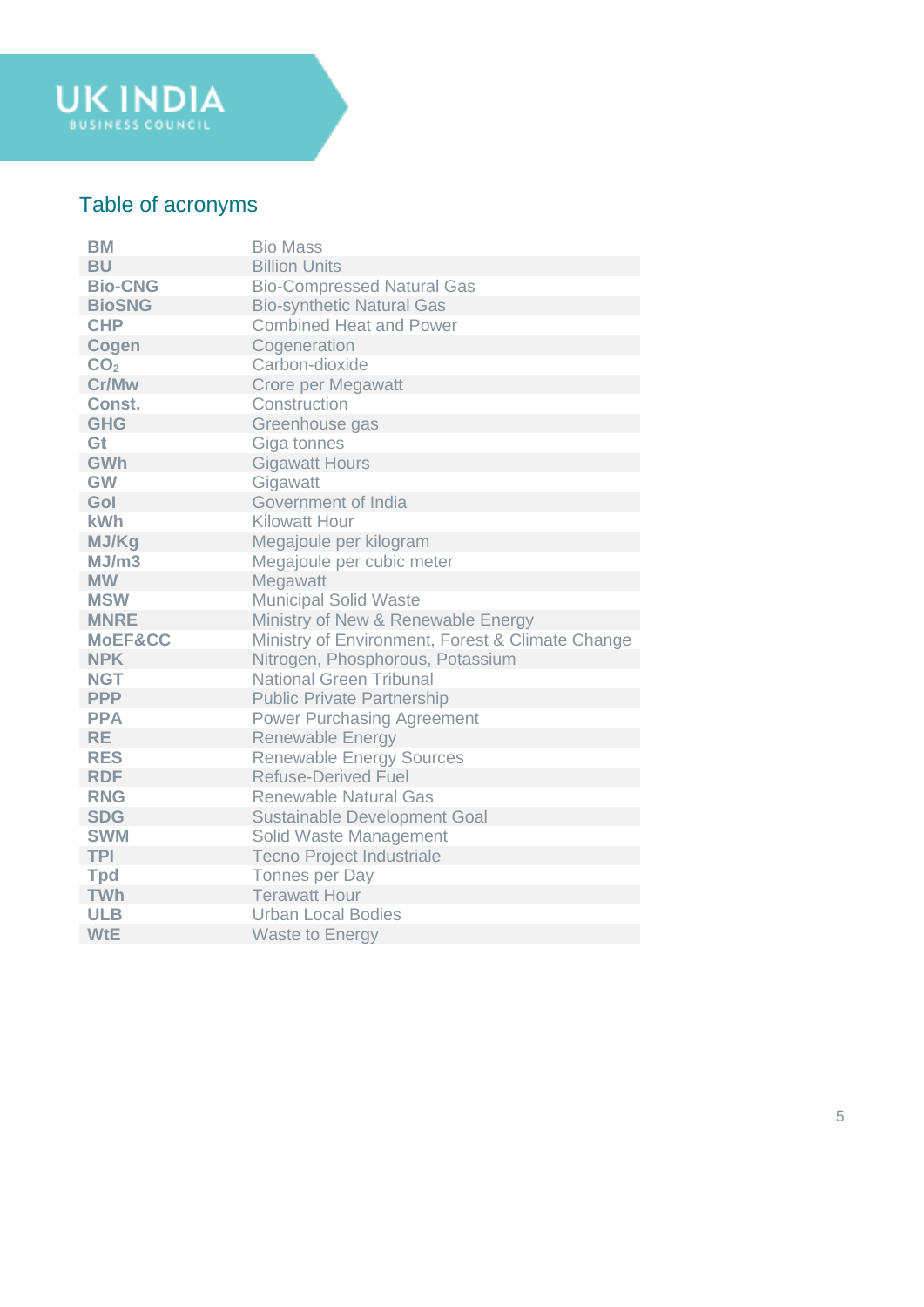

## <span id="page-5-0"></span>**Introduction**

India, home to 1.38 billion people with an annual growth in the population of 1.08 percent, is now the world's 5th largest economy. At the same time, India is one of the fastest growing economies in the world, achieving annual economic growth of around 6 percent in the last decade. India has set an ambitious growth target of being a \$5 trillion economy by 2030, which would make it the 3rd largest economy in the world and by 2050 it is predicted to be the 2nd largest economy.

Not just in terms of economic superpower, India is also witnessing an upsurge in population growth and is expected to be the most populous nation before 2027, which is a very near future. The urban population stands at around 35 percent of the total population with an increase of 3-3.5 percent expected annually. This rapid urbanisation growth brings with itself multifaceted challenges, which, if approached judiciously can be converted into opportunities contributing significantly to the economic growth of the nation.

One such challenge is management of 'waste', which is now globally defined as a 'resource' for recycling into useful products or for generating energy. Industrialisation and urbanisation together have a cumulative effect on generating significant amounts of urban solid waste which leads to increasing threats to the environment. Waste management is an important area to be prioritised given the role it plays in creating sustainable cities and improving quality of life through improvements in public health and hygiene and simultaneously generating opportunities of employment and protecting environment.

Robust growth in prosperity and population size drives a massive increase in India's primary energy consumption (for example, India at present is incurring Rs. 4.5 lakh crore on crude imports), which expects to expand by 1.2 billion tonnes of oil equivalent, or 156 percent, by 2040, making India by far the largest source of energy demand growth. This growth in absolute terms will mean that India's share of global primary energy demand jumps from 6 percent today to 11 percent by 2040. Power generation increases by 207 percent to 4,781 TWh by 2040, accounting for 61 percent of world primary energy demand growth. With this, the pressure on natural resources to fuel the demand would only rise in the future.

Despite growth in renewables, coal would continue to dominate India's power generation mix, accounting for 80 percent of output by 2040. India's total net  $CO<sub>2</sub>$  emissions roughly double to 5Gt by 2040, meaning India's share of global emissions increases from 7 percent today to 14 percent by 2040. It is thus imperative for the country that in addition to utilising renewable sources like wind and solar, India harnesses the energy locked in its waste by applying appropriate waste to energy technologies contributing positively to climate change.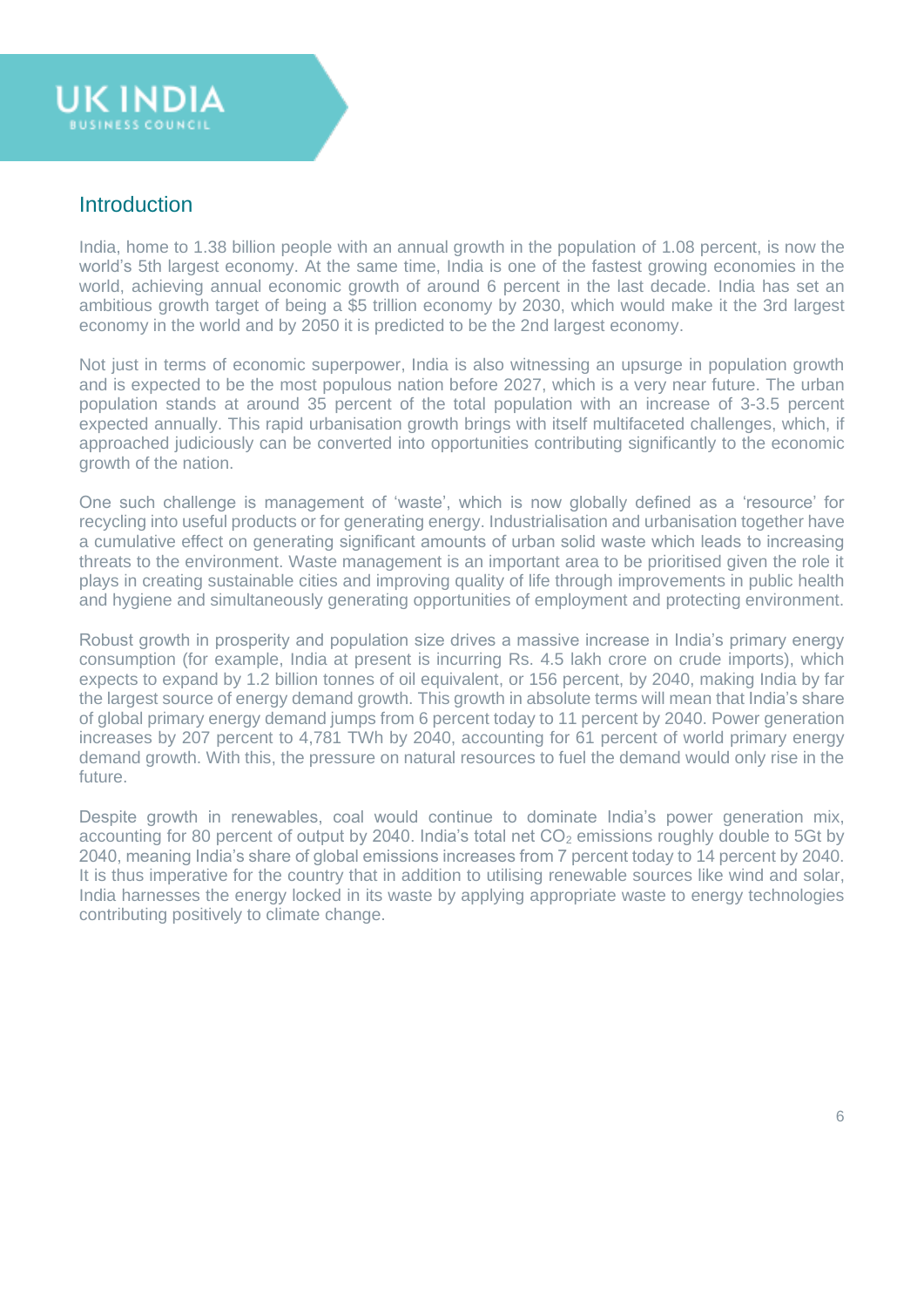# <span id="page-6-0"></span>India's power and energy sector – A Changing Landscape

During the last decade total electricity generation in India grew from 805.4 Billion Units (BU) in 2009- 10 to 1389.1 BUs in 2019-2020. The Government of India's (GoI) focus on attaining 'Power for All' has accelerated capacity addition in the country. At the same time, the competitive intensity is increasing at both the market and supply sides (fuel, logistics, finances, and manpower).



Chart 1: Electricity Generation (in Billion Units) (Sources: Central Electricity Authority, 2. Ministry of Power 2. Ministry of New and Renewable Energy)

It is equally important to note that going forward renewable sources such as wind, solar, biofuels and water will contribute a big way in meeting the electricity demand within the country. India currently has an installed renewable energy capacity of around 80 gigawatts (20 percent of the country's total installed capacity) and is planning to achieve 175GW (100GW solar + 60GW wind power + 10GW Biopower + 5GW small hydro) of renewable energy by 2022 and 225GW including large hydro. The share of renewable energy in India's electricity mix (including hydro) is set to increase to around 55% by 2030, as the country continues to expand its installed capacity in the face of growing power demand.



Chart 2: Projected Renewable Energy Sources in India in 2022 (in GW) (Sources: Central Electricity Authority, 2. Ministry of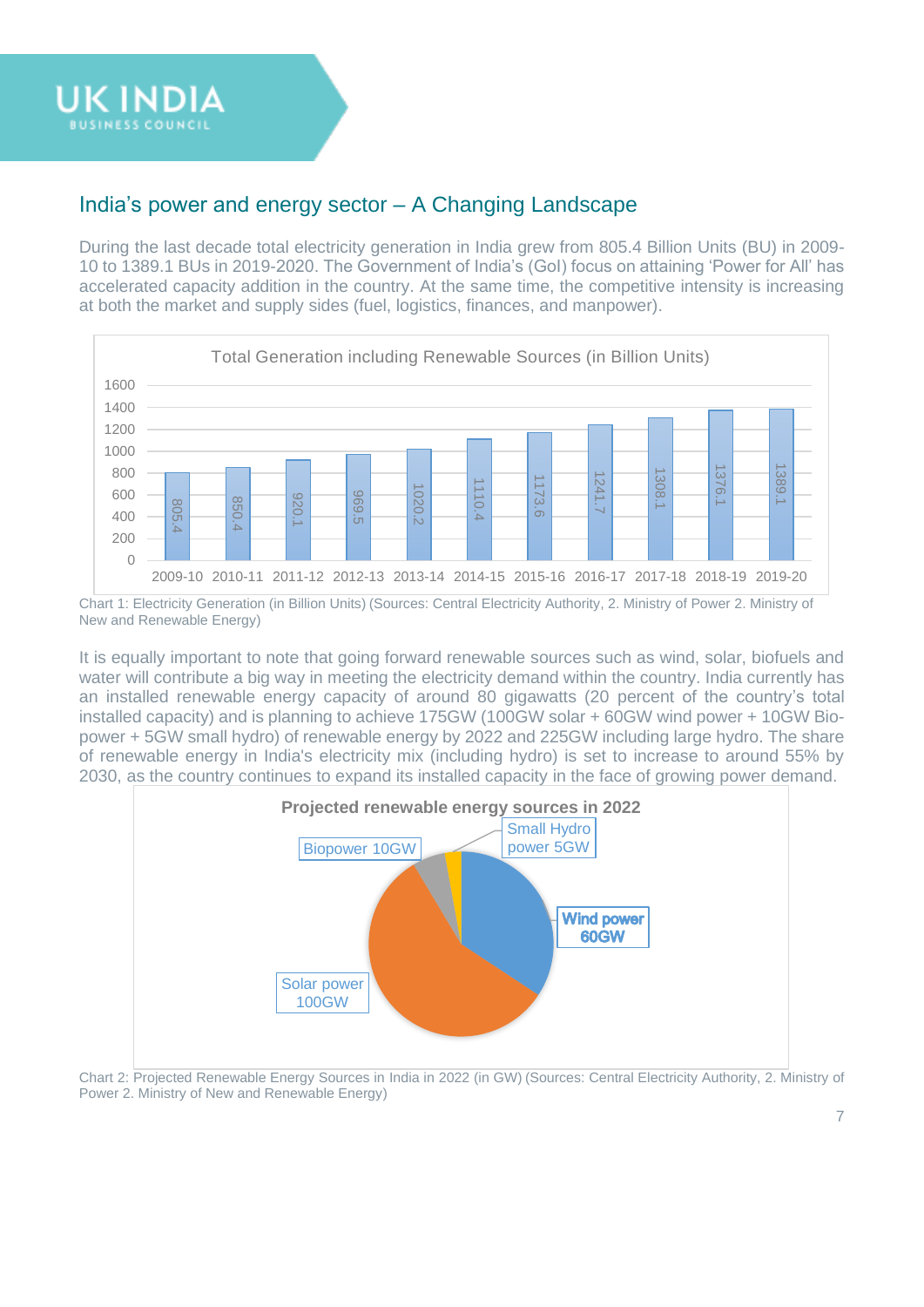

As part of the Paris Agreement, India committed to produce 40 percent of its installed electricity capacity from non-fossil fuel sources by 2030 and as per latest reports, India must achieve around 30% including power produced from hydro power plants.



Chart 3: Renewable Electricity Mix as on 31st March 2019 (Sources: 1.Central Electricity Authority, 2. Ministry of Power 3. Ministry of New and Renewable Energy, 4. [http://swachbharaturban.gov.in/\)](http://swachbharaturban.gov.in/)

Referring to the chart above, amongst the renewable energy sources, wind power has the highest contribution followed by solar. Together, they contribute to 82 percent of India's renewable energy. Waste to energy projects contribute circa 138.3 MW (current electricity production level from WtE projects 61MW as per Government of India [http://swachhbharaturban.gov.in/\)](http://swachhbharaturban.gov.in/) to the total capacity of approx. 80GW, which translates to 0.17% contribution.

Meeting a large portion of the power needed for India's growing economy with renewable energy could potentially bring vast benefits. To capture the benefits, India would need to raise the necessary capital, and get comfortable with managing the variability and uncertainty of renewable energy generation. Renewable energy brings enormous benefits — zero fuel, electricity prices free from volatility and external influence, reduced imports, dramatically reduced pollution, and water use. To take advantage of India's renewable energy potential, policies and programmes were put in place and going forward both State and Central Government have agreed to support the engagement, participation, and new behaviours of power sector stakeholders including RE industry and developers, grid operators, public and private finance, and consumers.

With increased support of the government, the sector has become attractive from the investor perspective. Government plans to establish renewable energy capacity of 500 GW by 2030.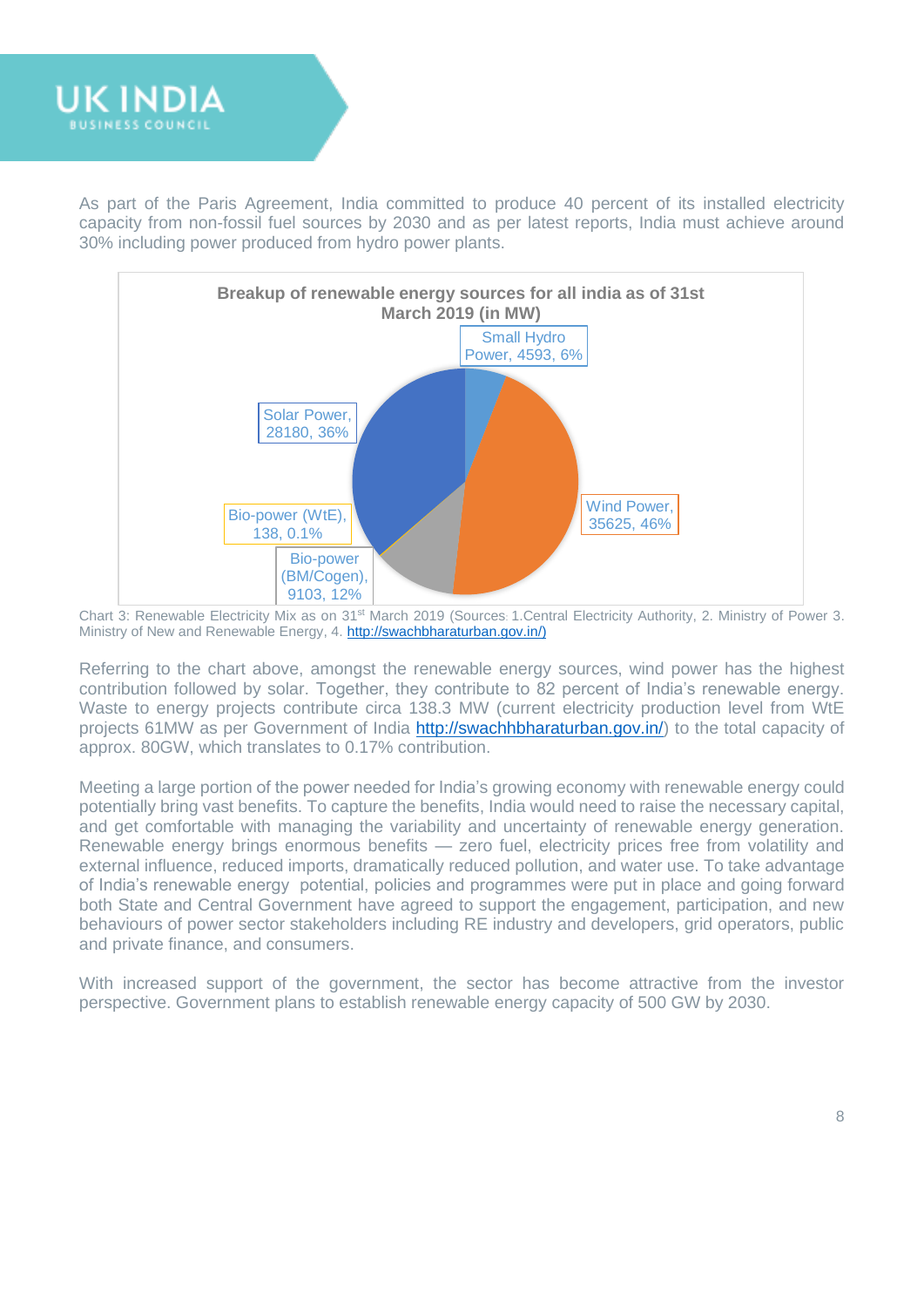

One important aspect associated with wind and solar photovoltaic is output being variable, and in the case of wind, subject to uncertainty. Under these circumstances, considering the dual pressing needs of waste management and reliable renewable energy source, policy makers are seriously looking at the waste to energy sector in India.

As per latest reports, India has so far installed 96 waste to energy projects for generation of power based on urban, industrial, agricultural, and municipal solid waste and the total estimated energy generation potential from urban and industrial organic solid and liquid waste in India is approximately 5690 megawatt.



Chart 4: Installed Capacity of Urban and Industrial Waste Power (in MW) (Sources – 1. Ministry of Power, 2. Central Electricity Authority)

However, lack of efficient mechanism to segregate waste into biodegradable, dry and wet carbonaceous materials remains a major challenge for waste to power plants. Moreover, availability of less expensive alternatives for waste disposal such as municipal landfills, lack of indigenous technology, and high capital and operation and maintenance costs of waste-to-energy systems are challenges hindering the growth of these plants.

# <span id="page-8-0"></span>Waste and sustainable development goals

India's sustainable development goals (SDGs) cannot be met unless waste management is addressed as a priority. SDG 1 aims for No Poverty. In India, many people in the urban population make their living from recovering recyclable materials from waste (SDG 8 – Decent Work and Economic Growth). These informal waste champions provide a valuable and often no-cost service, and it is important that we [recognise their role in urban sanitation and resource efficiency](http://www.huffingtonpost.com/sonia-maria-dias-/in-the-developing-world-waste-can-be-a-vital-resource_b_8147028.html) (SDG 10 – Reduced Inequalities). Failing economic models treat resources as if they were infinite (SDG 12 – Responsible consumption and production) and consumption patterns favour the disposable. How can we continue with a growing and increasingly urbanised global population without getting waste sorted? If we want clean water and sanitation (SDG 6), we need to consider waste.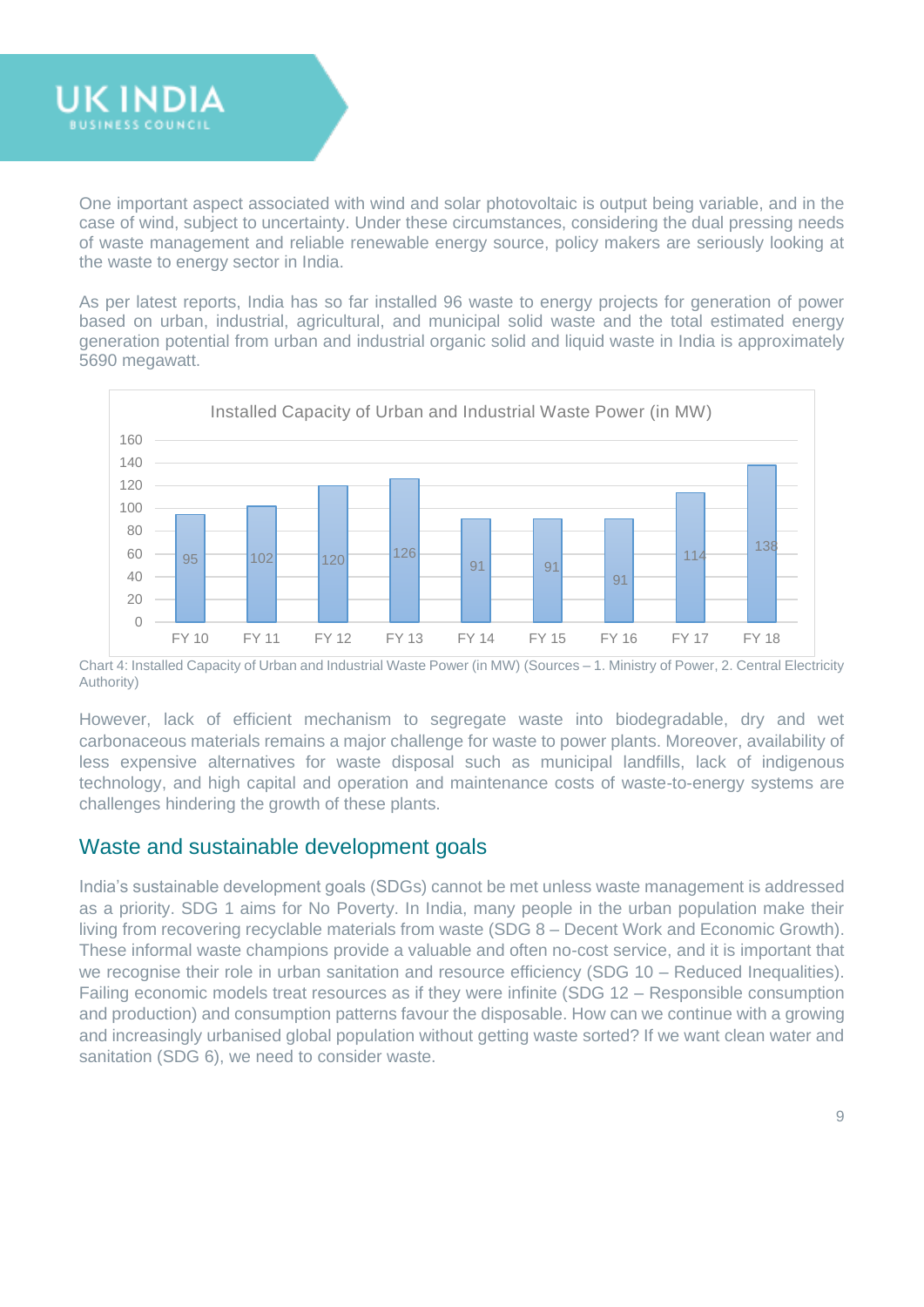

Waste from the manufacture of food products can be fed to animals, and inedible remains converted into biogas and clean renewable energy (SDG 7). The formal waste management sector, employing another 20 million globally, is a current hotbed of inspiration and innovation (SDG 9 – Industry, Innovation and Infrastructure). Attracting millennials, entrepreneurs and industry heavyweights, waste management provides excellent opportunities in science, technology and engineering, humanities, business studies and IT (SDG 4 – Quality Education).

The rewards of waste management are huge. For our communities to prosper as healthy and resilient places to live, governments must urgently invest. Even the poor choose to pay for waste management (or participate in it) when they see its benefits. Producer responsibility schemes and crucially – fiscal transparency – can help ensure everyone pays their fair share to keep the planet clean.

## <span id="page-9-0"></span>Regulatory framework on waste management in India

Classification of waste is based on:

- **E** Physical state Solid waste, liquid waste and, gaseous waste
- Source Household/domestic waste, industrial waste, agricultural waste, commercial waste, demolition and construction waste, mining waste and biomedical
- Impact on environment Hazardous waste and non-hazardous waste

Now, let us see the classification of municipal solid waste:



As shown above, municipal solid waste (MSW) includes commercial and residential wastes generated in municipal or notified areas in either solid or semi-solid form excluding industrial hazardous wastes but including treated bio-medical wastes. It consists of household waste, wastes from hotels and restaurants, construction and demolition debris, sanitation residue, and waste from streets.

For this paper, we will focus only on waste management for biodegradable component of municipal solid waste through new and identified technologies and the impact it will have on the Indian economy, environment, and health.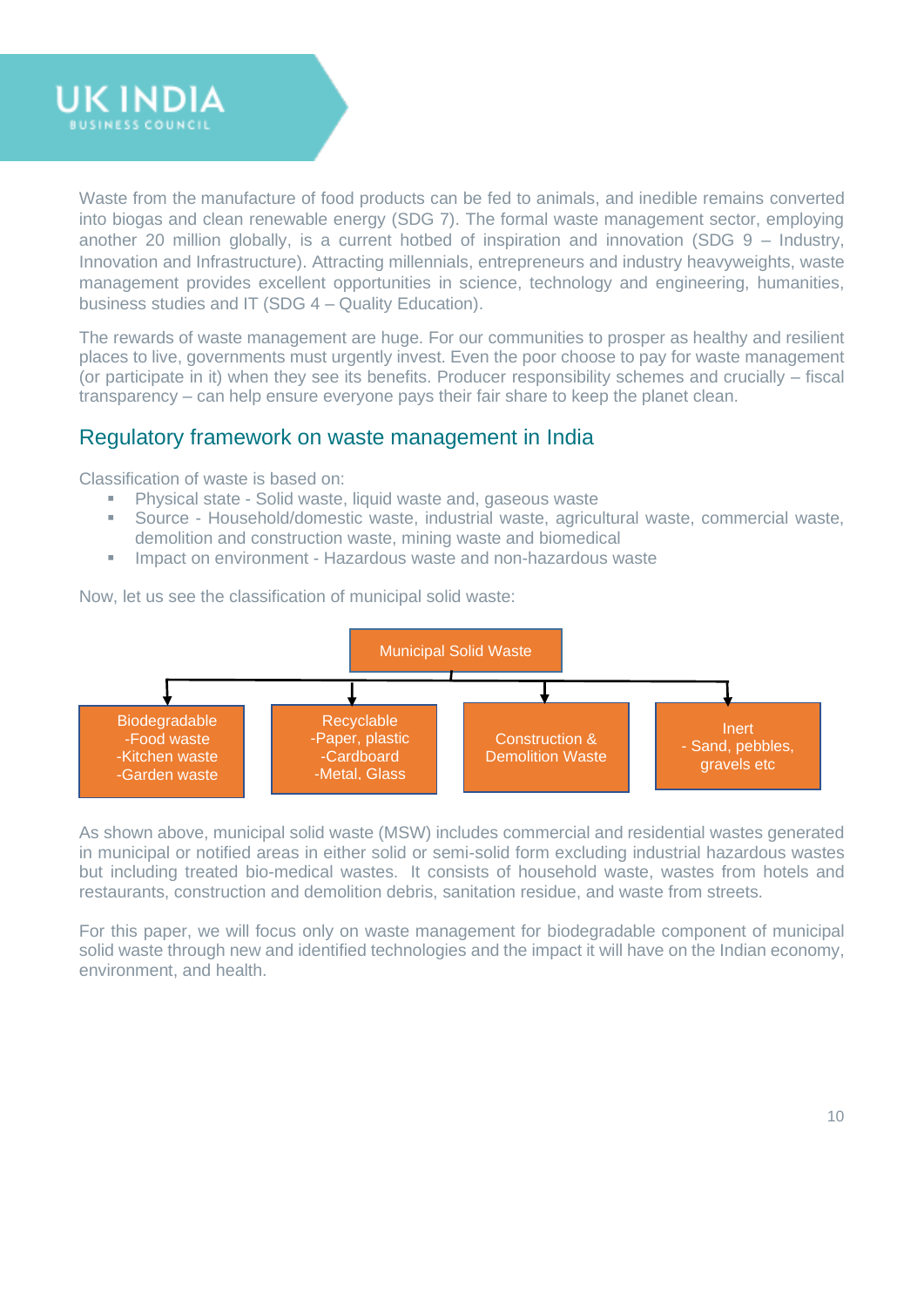



Chart 5: Typical municipal solid waste composition in India (Source: Various sources)

In India, it is the states who are vested with the constitutional right to plan, implement, operate, and maintain water supply projects, sanitation, and solid and liquid waste (sewage and effluent). Thus, waste disposal in India is mostly an act of local administration – of village Panchayats, Town, and City Municipalities with regulatory policies being enforced by State Government. The Central Government also has several major ministries dealing with the subject, primarily due to the role of multilateral funding and multilateral environmental treaties.

Institutional framework for waste management in India:



Thus, waste management in India is a multi-stakeholder responsibility. There are also a number of parastatal agencies, corporates, and civil society organizations who play an important role in this sector. One important stakeholder to note is the informal sector or the unorganised sector which involves the rag pickers, manual scavengers, rickshaw pullers or dumpster loaders. This informal sector is the first link which is directly involved in collection and segregation of waste and unfortunately are not governed by any of the governing bodies.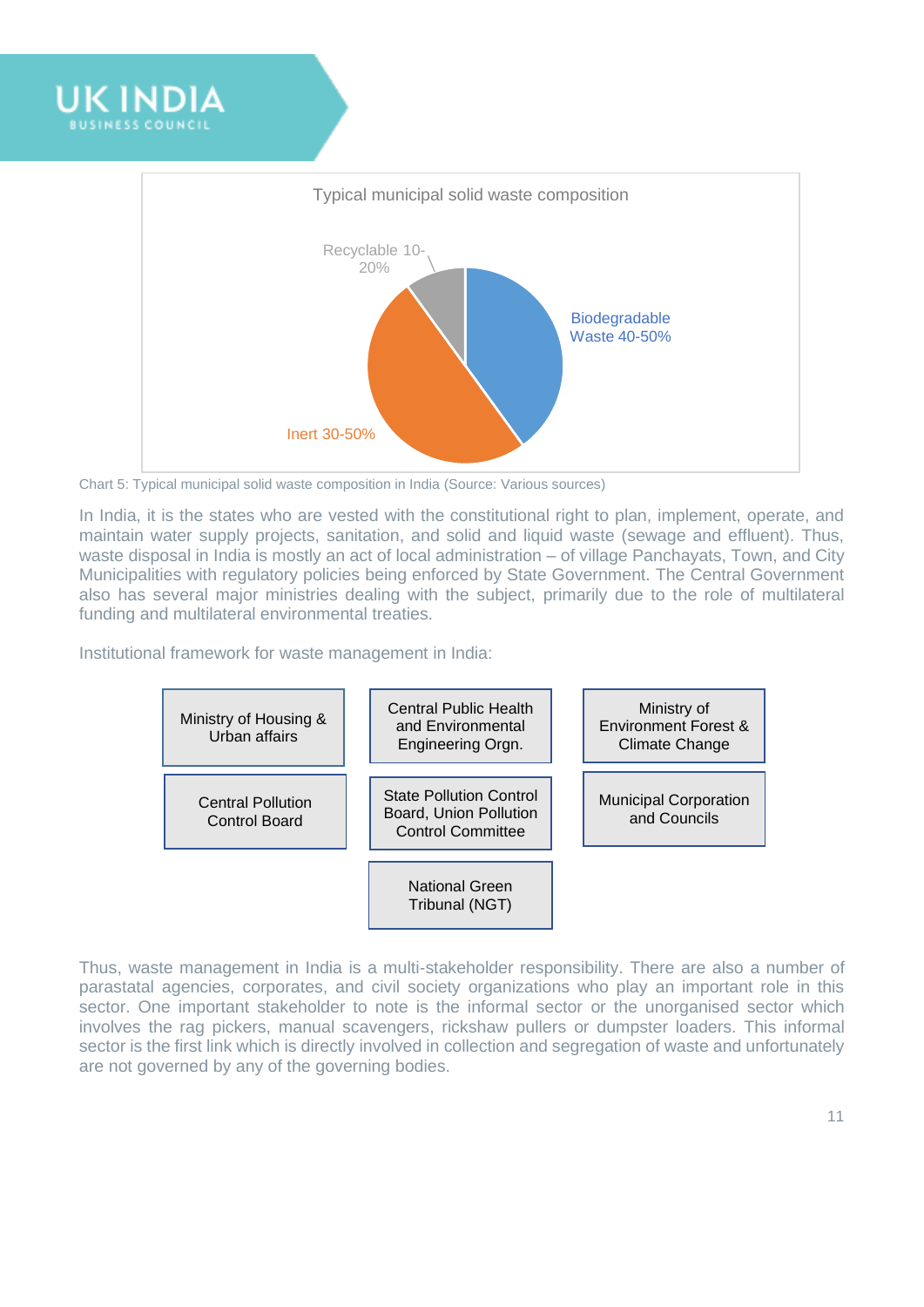

Municipal solid waste which comprises of both commercial and residential waste is governed by the Municipal Solid Waste Management and Handling Rules, 2016 and involves various activities and follows the below value chain:



The collection of waste, which is primary and secondary collection, happens at a door to door level which is also the most significant step in segregating the waste. Subsequently, transportation, intermediary storage in a transfer station, process and treatment and disposal in an environmentally sound manner.

Several studies reveal that small towns and cities are more responsible in handling waste generation than the bigger cities.

In India, waste management has been a critical area since India's independence and the current framework is as given below:

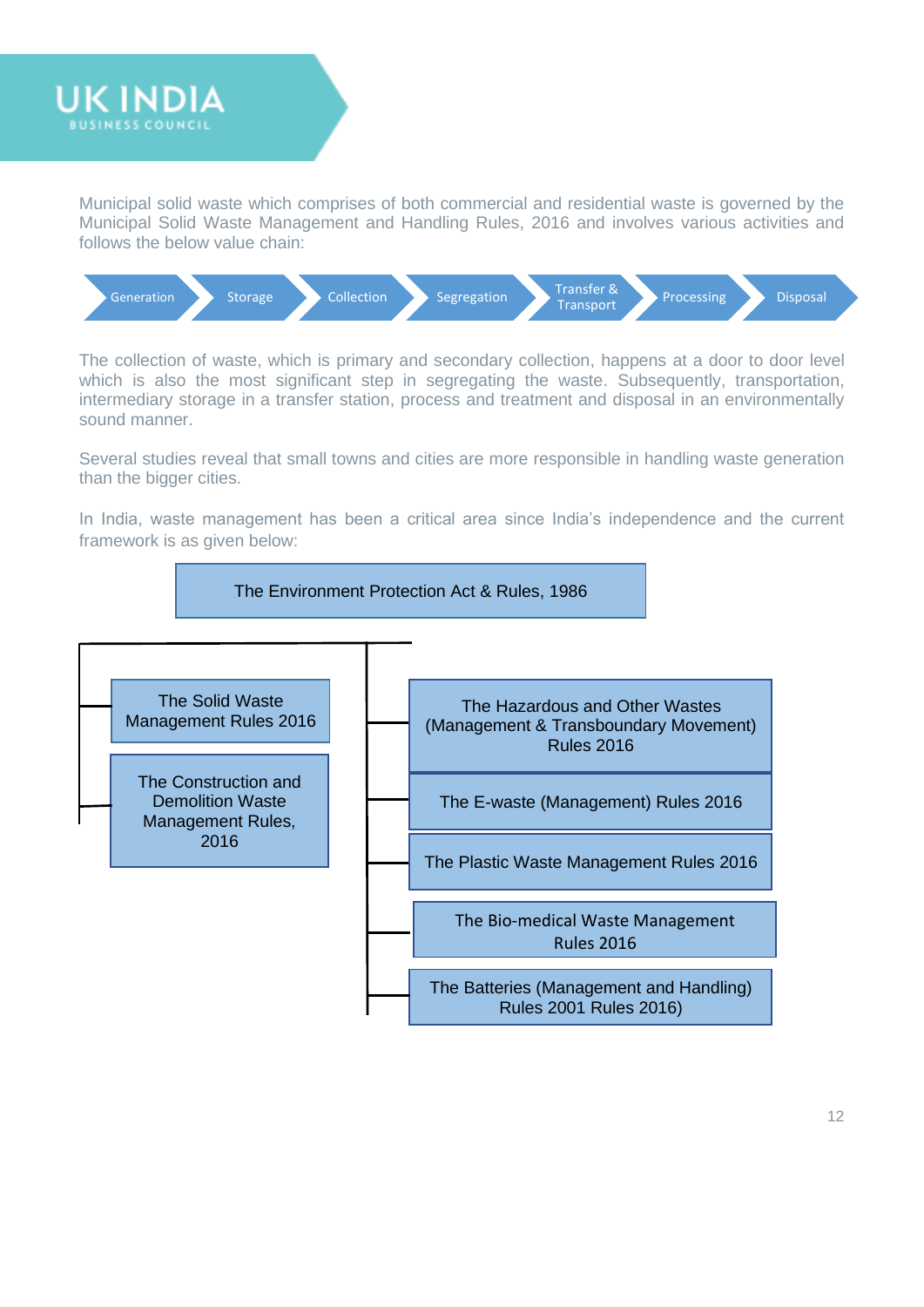

The Union Ministry of Environment, Forests and Climate Change (MoEF&CC) notified the new Solid Waste Management Rules (SWM), 2016, which replaced The [Municipal Solid Wastes \(Management](http://www.indiaenvironmentportal.org.in/reports-documents/municipal-solid-wastes-management-and-handling-rules-2000)  [and Handling\) Rules, 2000.](http://www.indiaenvironmentportal.org.in/reports-documents/municipal-solid-wastes-management-and-handling-rules-2000) The new rules have encouraged centralised treatment by implementing waste to energy projects. The new rule does not take into consideration the role of the informal sector. The new rules are now applicable beyond municipal areas and have included urban agglomerations, census towns, notified industrial townships, areas under the control of Indian Railways, airports, special economic zones, places of pilgrimage, religious and historical importance, and State and Central Government organisations in their ambit.

Additionally, the new rules have mandated the source segregation of waste to channelise the waste to wealth by recovery, reuse and recycle. As per the new rules, it has been advised that the biodegradable waste should be processed, treated and disposed of through composting or biomethanation within the premises as far as possible and the residual waste shall be given to the waste collectors or agency as directed by the local authority. Waste processing facilities will have to be set up by all local bodies having a population of 1 million or more.

Niti Aayog, the policy think tank for the government of India, is currently the nodal agency working towards securing India's energy goals and developing the integrated energy policy which will focus on meeting India's growing energy needs through renewable and alternate energy resources and reducing India's dependence on imports and conventional sources of energy.

Waste is one such renewable energy resource which Niti Aayog has been advocating for given its importance in fulfilling Sustainable Development Goals for India and suggested setting up of waste to energy plants to clean up solid waste<sup>10</sup>. However, under waste–to–energy, Niti Aayog suggested municipal solid waste be burnt to produce energy<sup>11</sup>.



Now, let us analyse the amount of urban solid waste getting generated in India.

Chart 6: Per Capita waste generation (Source: India Infrastructure Research Report, 2017)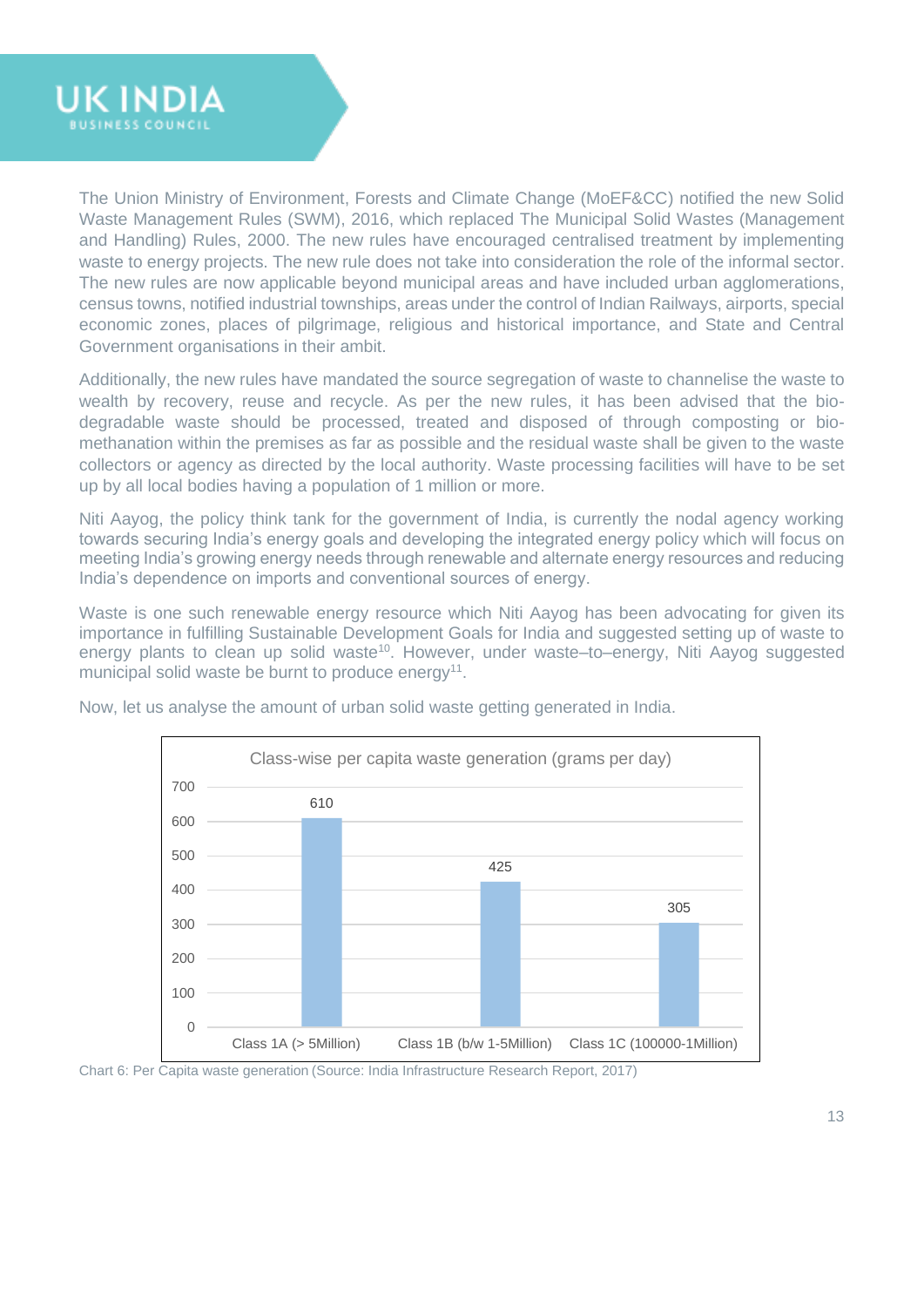



Chart 7: States with maximum MSW generation in urban areas (Data Year' 2017) (Source: India Infrastructure Research Report, 2017)





Chart 8: MSW Generation in Select Cities of India (Data from 2017) (Source: India Infrastructure Research Report, 2017)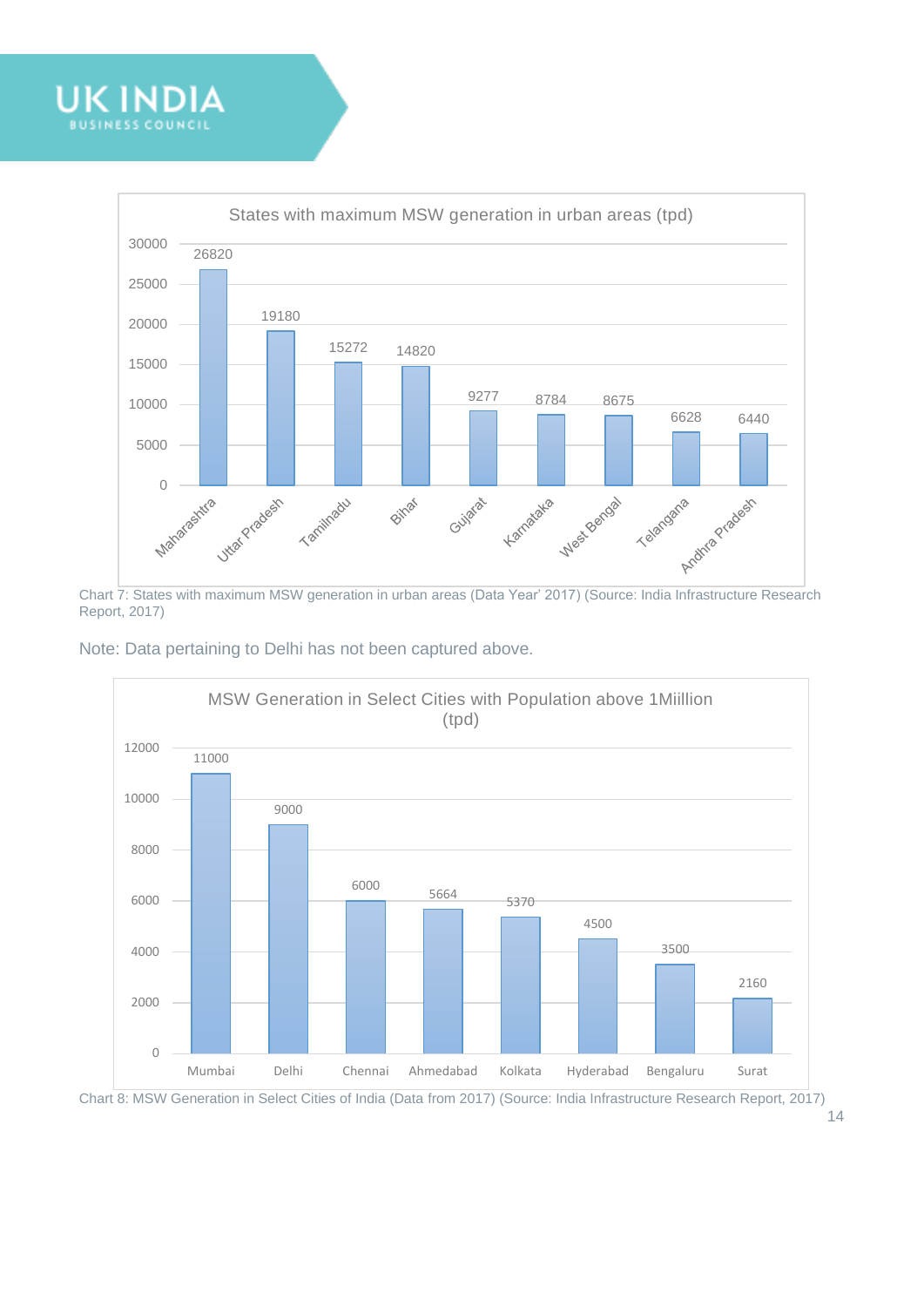

According to latest reports, 62 million tonnes of waste is generated annually in the country at present, out of which about 65-70 per cent of the municipal waste gets collected and only 19-20 per cent of this waste is processed and treated.

Energy can be recovered from the organic fraction of waste (biodegradable as well as nonbiodegradable) through thermo-chemical and biochemical methods and the potential is as shown below<sup> $13$ </sup>:



The energy generation potential from urban solid waste is enormous and can be harnessed by using the right technology for treatment.

#### Biowaste Treatment Technology Options

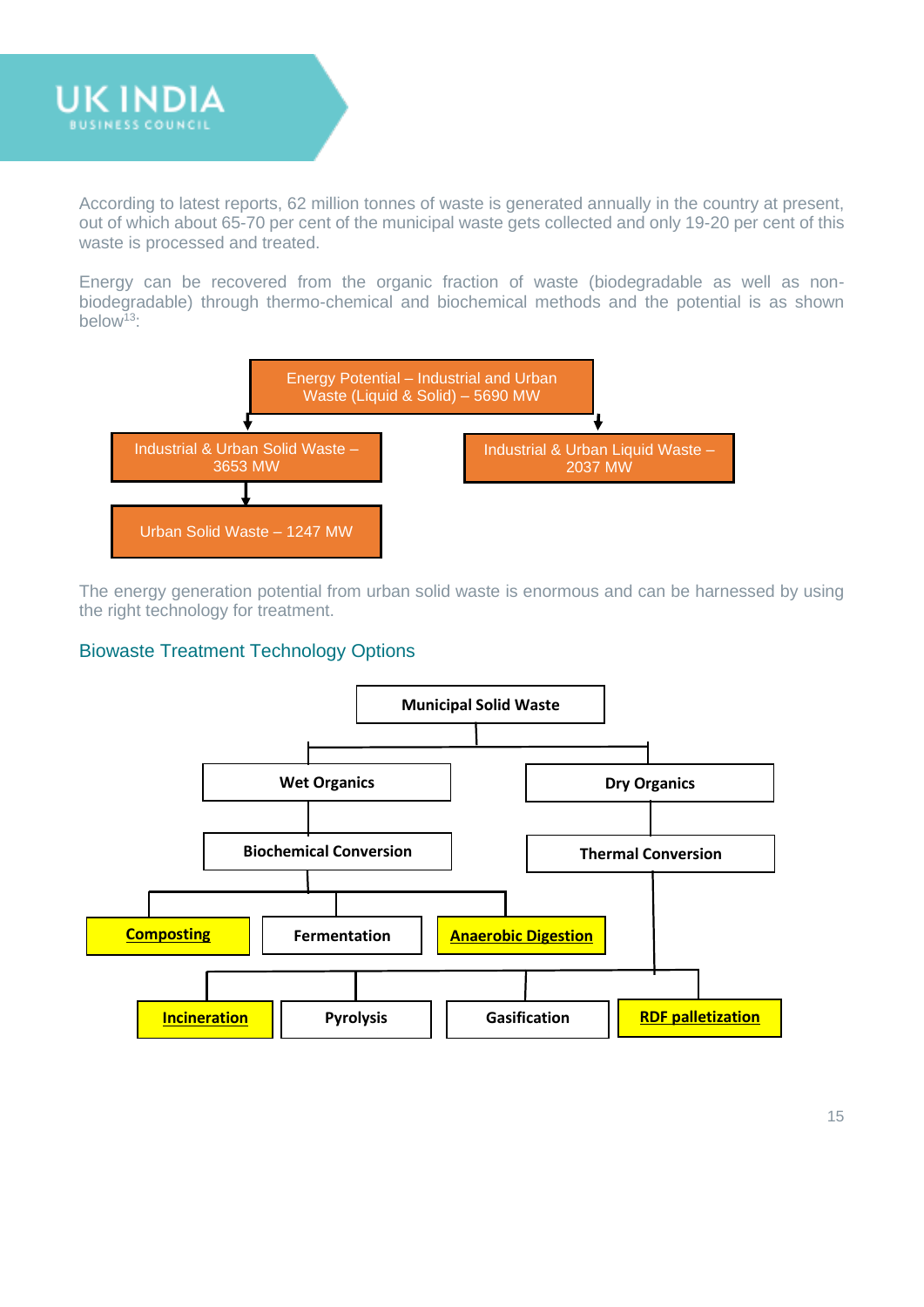

The above technologies have been taken into consideration by the Ministry of New and Renewable Energy central financing assistance standpoint. In one of the recommendations for modernisation of solid waste management in Class 1 cities within the country, the Supreme Court committee in its report published in March 1999 suggested "composting" of biodegradable waste as method of choice for hygienic waste processing. Although this was reflected in the resulting Municipal Solid Waste (Management & Handling) Rules 2000, the recommendation was politically diluted by the inclusion of loopholes permitting energy recovery and even incineration. As per the new rules 2016, it has been advised that the bio-degradable waste should be processed, treated and disposed of through composting or bio-methanation within the premises as far as possible and the residual waste shall be given to the waste collectors or agency as directed by the local authority. The SWM Rules, 2016 emphasise promotion of waste to energy plants. The rules mandate all industrial units using fuel and located within 100 km from a solid waste-based Refuse-Derived Fuel (RDF) plant to replace at least 5 per cent of their fuel requirement by RDF produced.

Incineration of waste is one of the most common methods of waste disposal that have been adopted in India which can reduce waste mass by 70 percent and waste volume by 90 percent respectively. At the end of the process, it provides steam for electricity generation and co-generation. But due to high organic content (40-50 percent), high moisture content and low calorific value (<4.2 MJ/kg) of the waste generated, as per experts, this process is not best suited for India. Moreover, as compared to biomethanation, the global warming potential of incineration is higher. Since the plants in India handle vast quantity of mixed waste, housekeeping is a challenge leading to significant odour and visual pollution. Also, they must reject 30-40 percent of waste in landfills because they are either inert or too poor in quality to be combustible. Landfills emit by-products which, if left, untreated can leak into the soil resulting in contamination of water sources, plants, and food.

It is possible to combine organic material with other waste streams such as plastics and burn them in an incinerator, then recovery energy from the output. Whilst this might get rid of a problem, this makes little sense from an energy standpoint, as food waste typically consists of 70 percent water and 30 percent solids. Before the solids can be burnt to recover energy, you must evaporate the water from the material.

When used appropriately, biodegradable waste, such as food, sewage and farm residues, is a valuable resource. It can be converted into energy and to create compost, soil improver and fertiliser.

Moreover, as per an order passed by the National Green Tribunal on March 20, 2015, the compostable fraction cannot be used for burning and should be used for compost or biogas. The order also states that the recyclable portion has to be sent for recycling (some products have high calorific value but when burnt they release highly toxic gases) and only the non-recyclable, non-biodegradable waste (textiles, non-recyclable plastic, ceramic) can be sent to these WTE plants. This brings consideration of anaerobic digestion for segregated municipal solid waste within the country.

Anaerobic digestion is a biochemical process that utilises anaerobic bacteria to degrade organic fraction of waste in the absence of oxygen. This method is very useful for wastes containing a high percentage of moisture (>50 percent). After, digestion two end products are released namely biogas (mainly consisting of methane (55–60 percent) and carbon dioxide (30–45) percent having energy content of about 20-25 MJ/m3) and a bio-slurry that can be utilised as organic fertiliser.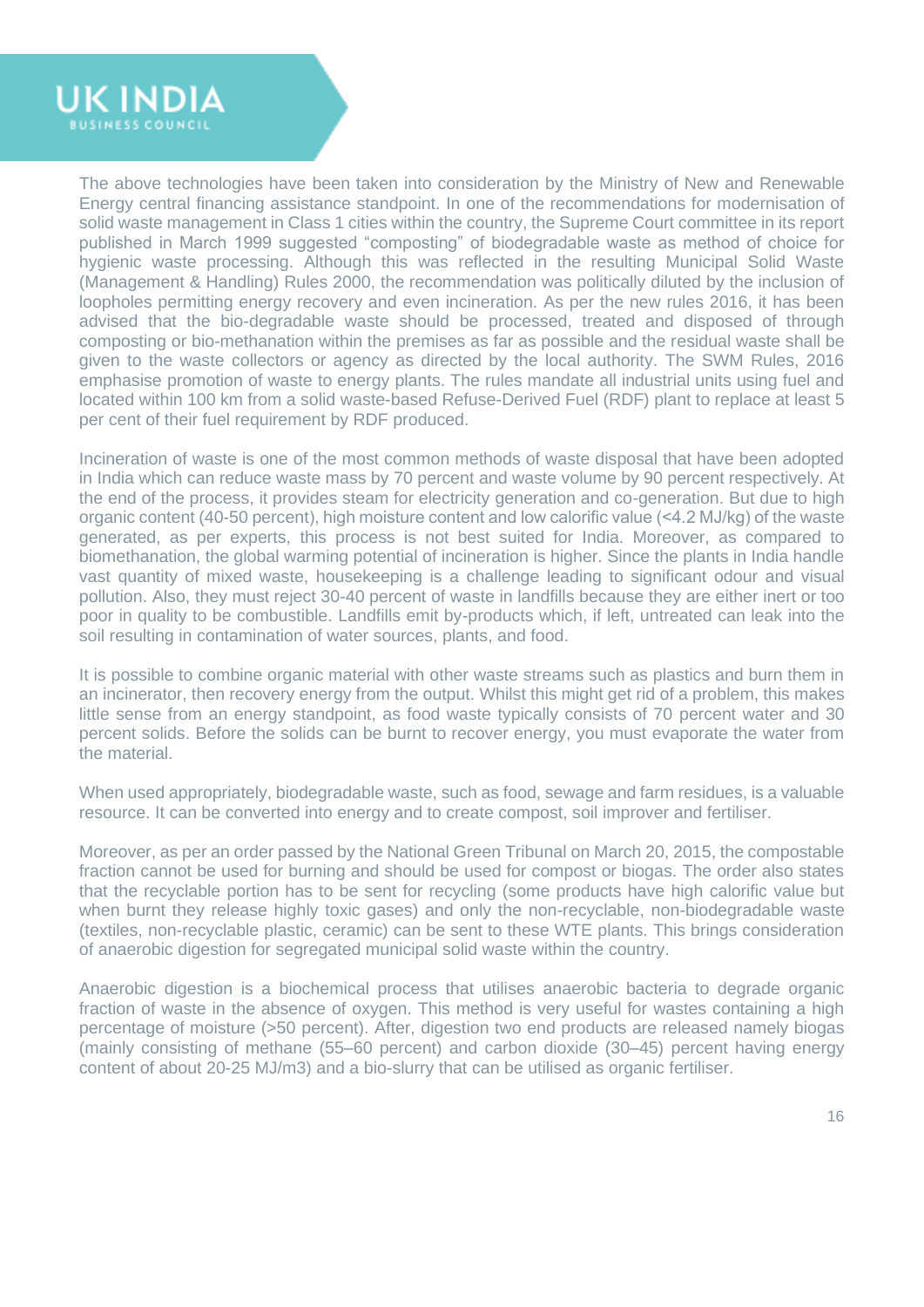

Bio-methanation is a solution for processing biodegradable waste, which remains underexploited.



Fig 1: Biogas & anaerobic digestion (Source: World Biogas Association)

In addition to the anaerobic digestion process being a net energy producing process, wherein the renewable fuel can be used for electricity generation, heating purposes and/or biomethane, it also helps eliminates odour producing nutrient rich organic fertiliser, helps maximise recycling and reduces greenhouse gas emissions. The World Biogas Association recently published a report "the Global Potential of Biogas" which highlight the potential of anaerobic digestion technology to reduce global carbon dioxide emissions by 10-13 percent.

In comparison to composting, biomethanation requires less land and reduces disposed waste volume to landfill.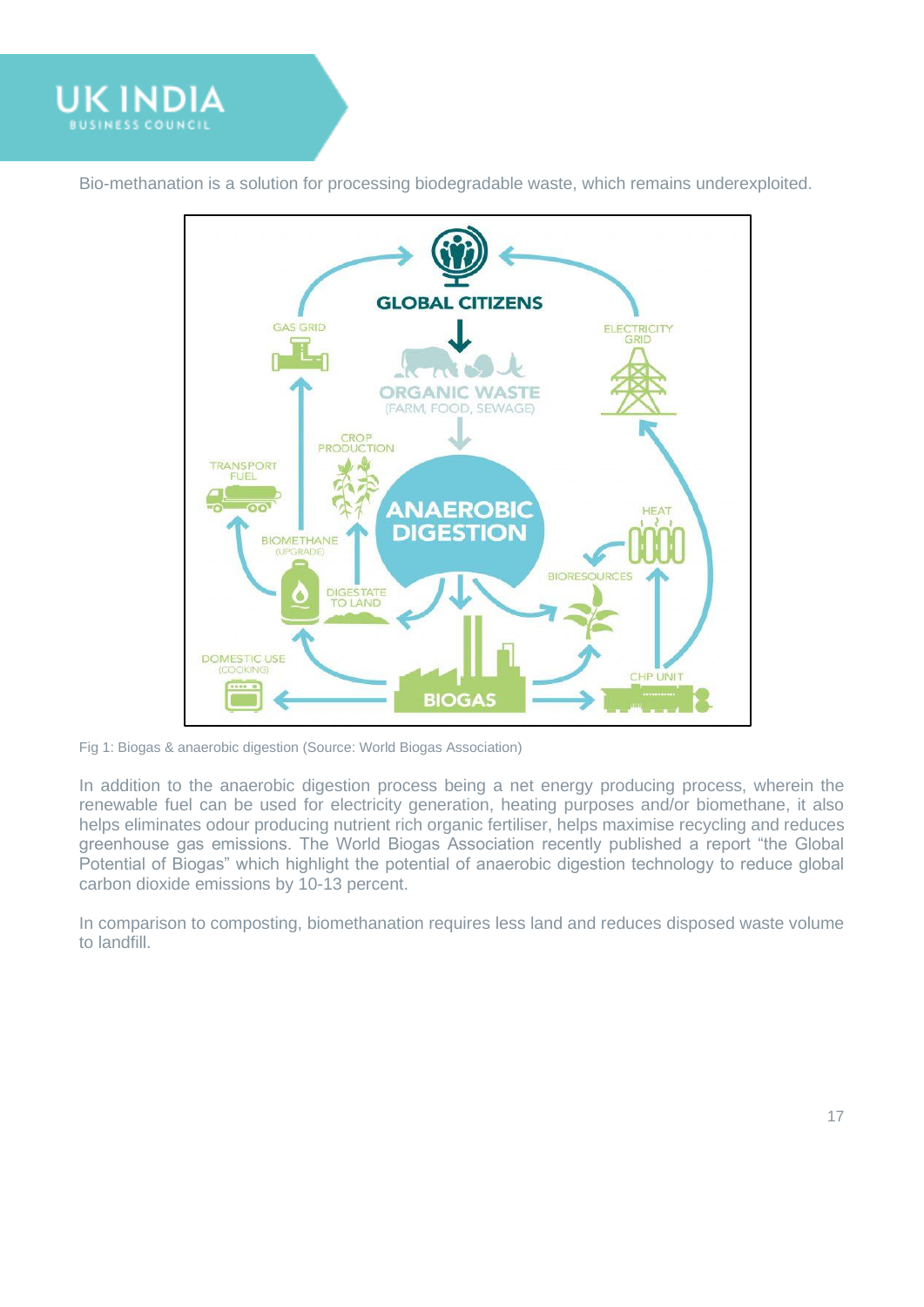



#### **Biogas for electricity and heat (Cogeneration)**

Figure 2: A simplified layout of a biogas CHP plant (Source: Clarke Energy 2020)

#### District cooling integration

In an Indian context there is growing recognition of the benefits of district energy, most notably district cooling through the United Nation's Environment Program – Cooling Smart Cities initiative. Surplus heat from combined heat and power (CHP) gas engines can be converted into cold water and has the potential to feed into a local cooling consumer, such as air conditioning or refrigeration systems, or could provide an input to a wider district cooling network.

#### Biogas for biomethane

Biogas upgrading is the process of the separation of methane from the carbon dioxide and other gases from biogas. The concentrated biogas – close to 100% methane is called 'biomethane' or 'renewable natural gas' (RNG). This gas can be used as a vehicle fuel ("bio-CNG") or injected into the gas distribution network.

Biogas upgrading technology can be easily applied to anaerobic digesters, wastewater treatment facilities and landfill sites. Biogas upgrading can be used as a substitute technology to gas engines or can be used in parallel where power and heat are required on site.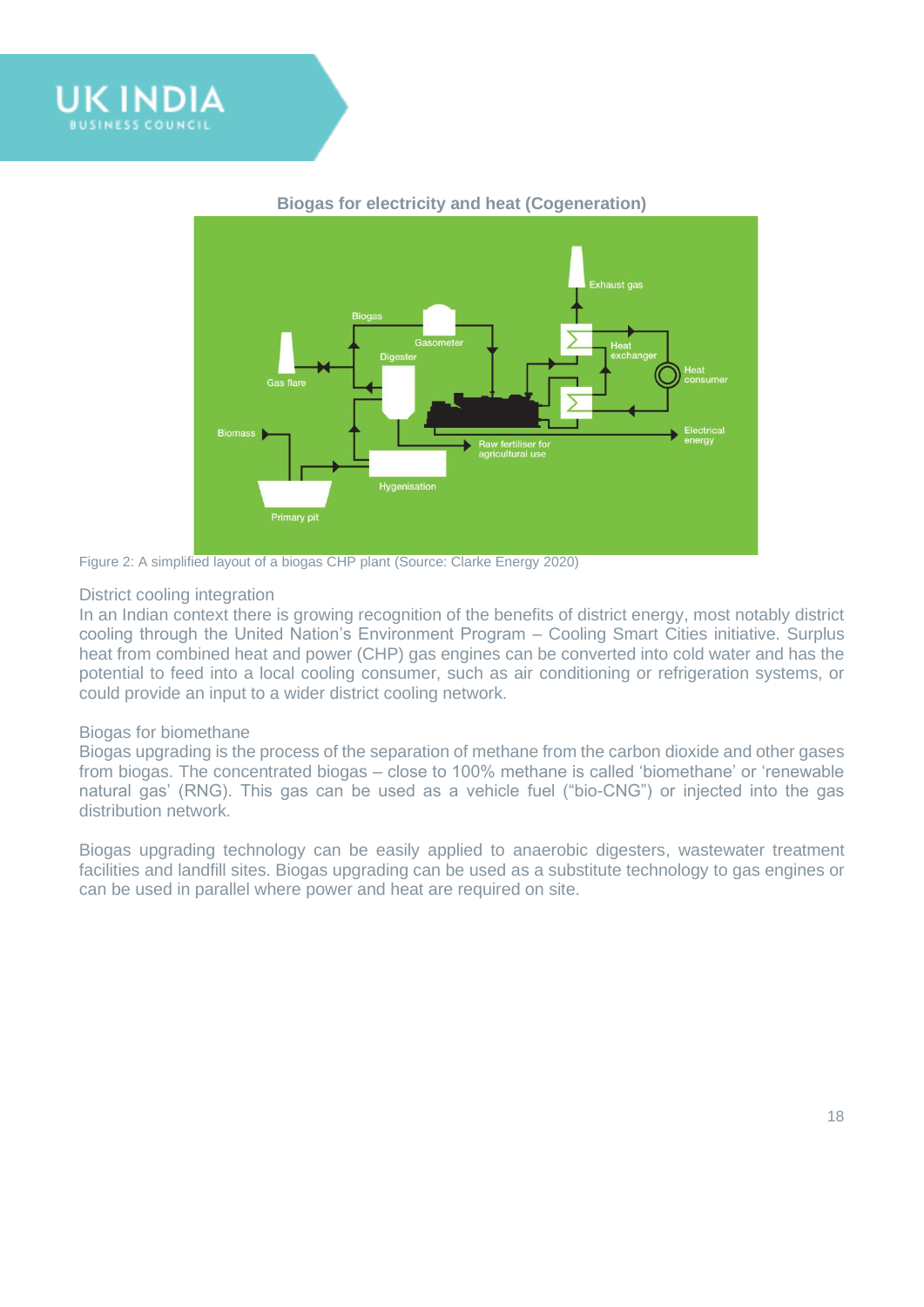

Fig 3: TPI' Italy membrane-based biogas upgrading technology

#### **Digestate options**

The beneficial residue from anaerobic digestion consists of a solid and a liquid. The solid is high in carbon and can be composted and used as a soil improver. It is rich in stable carbon that can be used to improve soil health. The liquid residue has value as a sustainable fertilizer with an NPK (nitrogen: phosphorous: potassium of  $\sim 2-4$  : 0.2-1.5 : 1.3-5.2).

The fertiliser manufacturing industry is a key sector in India but is a high energy consumer. Much of this energy is derived from imported fossil fuels. The recovery and use of digestate from solid waste can reduce dependence on energy intensive manufactured fertiliser.

It is possible to combined both the liquid and solid digestates to make beneficial use of both materials for crops.

#### **Composting**

Composting is the process by which naturally occurring aerobic decomposition is harnessed. The output of composting is compost, if derived from clean input materials such as green waste or sourcesegregated food waste can produce high quality material. Composting requires energy, by way of turning compost piles, or in a closed system by agitation. Composting therefore is a net energy consumer. If composting occurs in open windrows there may be Odour problems. The solid digestate from anaerobic digestion can undergo an additional composting phase as anaerobic digestion is less able to breakdown lignin and cellulose than with an anaerobic system.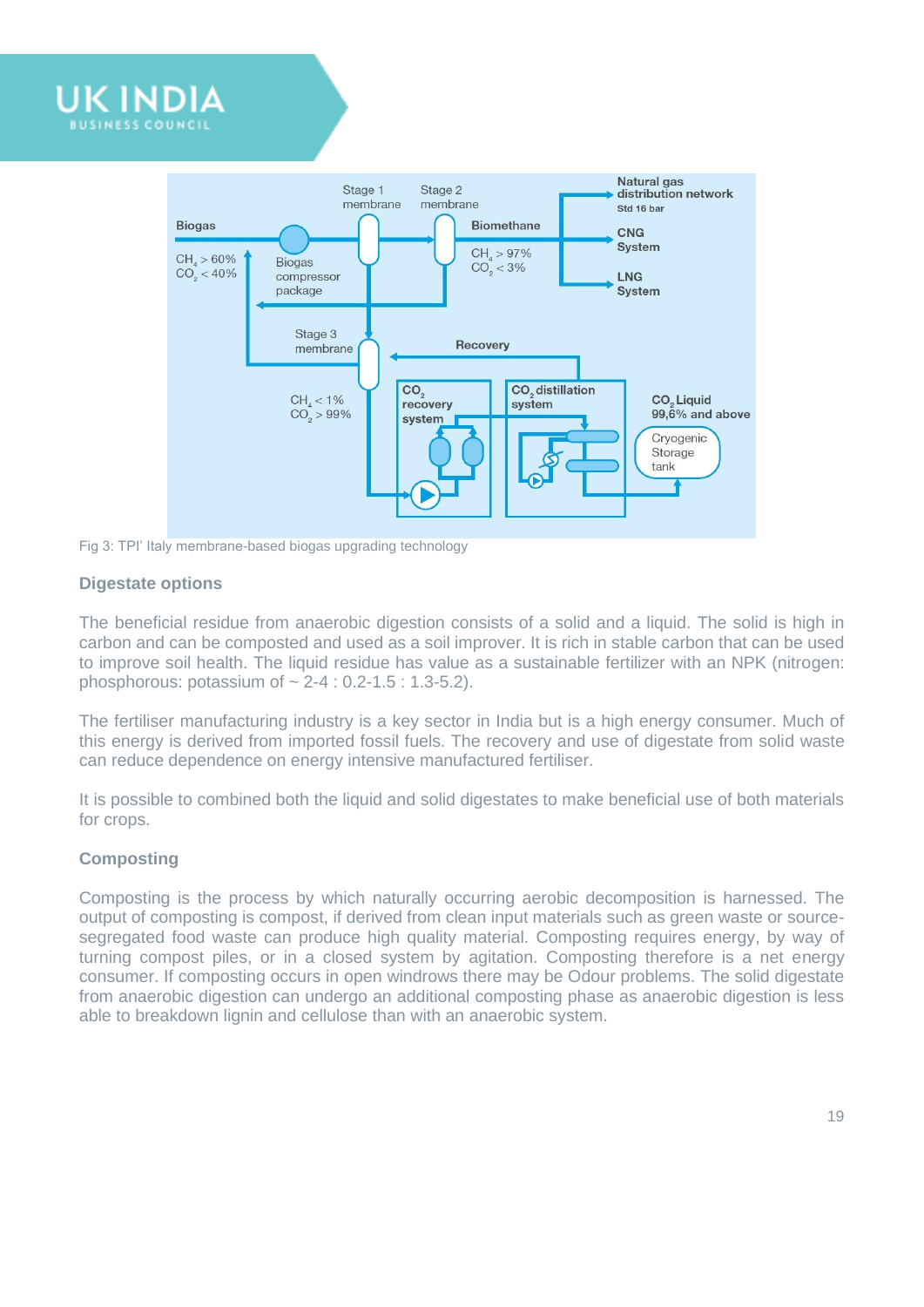A summary of features of different biowaste technology types.

| <b>Technology type</b>        | <b>Electricity Heat</b> |            | Biomethane Compost / soil Ash / tar<br>improver |    |
|-------------------------------|-------------------------|------------|-------------------------------------------------|----|
| <b>Anaerobic</b><br>digestion |                         | $^{++}$    | $^{++}$                                         |    |
| <b>Composting</b>             |                         |            | +++                                             |    |
| <b>Incineration</b>           |                         |            |                                                 | ++ |
| <b>Gasification</b>           |                         | + (BioSNG) |                                                 |    |

(Source:[https://www.longdom.org/open-access/comparison-of-technologies-to-serve-waste-to-energy](https://www.longdom.org/open-access/comparison-of-technologies-to-serve-waste-to-energy-conversion-47549.html)[conversion-47549.html\)](https://www.longdom.org/open-access/comparison-of-technologies-to-serve-waste-to-energy-conversion-47549.html)

India faces major environmental challenges associated with waste generation and inadequate waste collection, transport, treatment, and disposal. Current systems in India cannot cope with the volumes of waste generated by an increasing urban population, and this impacts on the environment and public health.

The challenges and barriers are significant, but so are the opportunities.

# <span id="page-19-0"></span>Challenges associated with use of Anaerobic Digestion in treating municipal solid waste

The process of anaerobic digestion appears to be a more reliable and promising technology as it not only aims to solve the problem of organic solid waste, but also provides sustainable energy in the form of biogas. Moreover, it eco-friendly and less labour intensive.

In India, the process of anaerobic digestion is still unpopular due to lack of due consideration by the government. Of late, composition of the urban solid waste used as a feedstock is the most important determining factor in the process of anaerobic digestion. The most significant types of solid wastes with considerable anaerobic digestion potential are municipal solid waste (MSW), kitchen waste, garden waste, leave aside energy crops (maize, grass, sugarcane, etc.) as it brings in discussions of food security over energy security.

Investors, policy makers, and the public could benefit from gaining a deeper understanding of the value of investing in biogas systems and a biogas industry. Greater public support for the adoption of biogas systems could result in more opportunity for biogas development. In addition to lack of awareness of biogas benefits, we share few of the other challenges:

# <span id="page-19-1"></span>Policy and regulatory challenges

In most Indian cities, MSW collection, segregation, transportation, processing, and disposal is carried out by respective municipal corporations and state governments enforce regulatory policies. In some cities, like Mumbai, Chennai, Delhi, Bengaluru, Hyderabad, and Ahmedabad, garbage disposal is done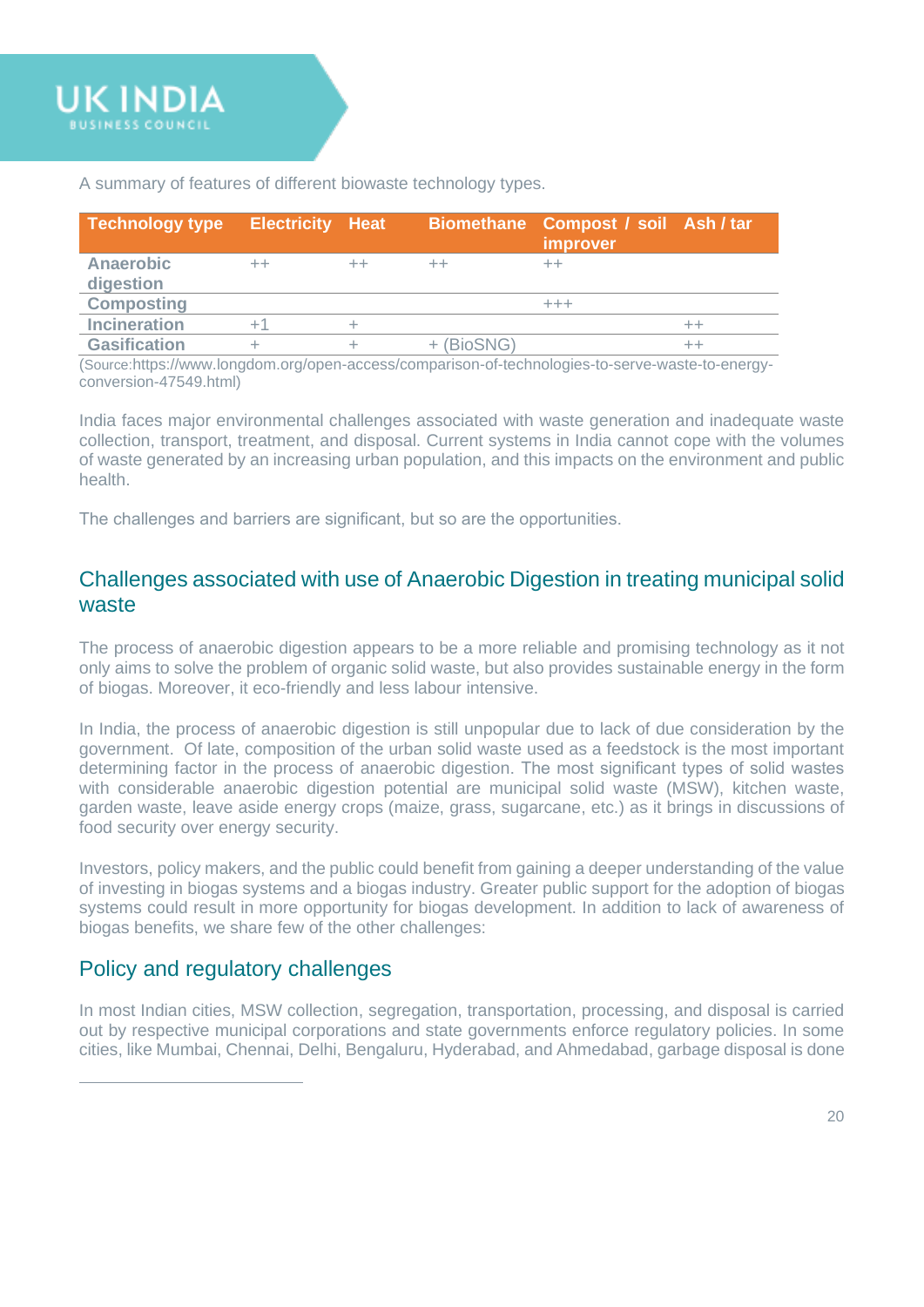**UK INDIA** 

by Public Private Partnerships (PPPs). The private sector has been involved in door-to-door collection of solid waste, street sweeping (in a limited way), secondary storage and transportation and for

treatment and disposal of waste. However, the regulatory framework for the sector has not been updated and equipped with the necessary and execution plans or clauses which mandate effective implementation.

Some of the regulatory challenges which are present in the sector are:

- 1. Though Solid Waste Management Rules 2016 clearly specifies the duties of all the stakeholders involved, it does not take into consideration any financial implication for non-compliance or nonperformance by an urban local body. However, in the recent updates support the sale of compost and RDF and purchase of power from waste energy plants by Discoms. Yet, the cost of electricity produced from biomethanation plants are more expensive (after considering appropriate subsidy as being offered by Ministry of New & Renewable Energy) in comparison to Rs 3-4 per kilowatt hour (kWh) from coal and solar plants. Hence, discoms are not interested to buy such expensive electricity when cheaper ones are available.
- 2. According to SWM Rules 2016, it is the duty of every waste generator to segregate and store the waste in three different bags for biodegradable, non-biodegradable, and hazardous waste, respectively and hand it over for proper disposal. However, despite several efforts and heavily spending on municipal solid waste management, it remains one of the most neglected areas of urban development leading to failure in tapping the resource value of waste.
- 3. The SWM Rules 2016 mention user fee to be charged by urban local bodies for solid waste management. Charges, if being levied are not helping to meet the objective of waste segregation at source nor helping municipalities offset the operational costs of the service. Those who use the service should contribute towards it.
- 4. India's pollution thresholds as mentioned in the SWM Rule 2016 are already significantly more relaxed than, say, most European countries. But the impact of pollution would be much higher in a densely populated country like India than in Europe. The Solid Waste Management Rules 2016 has limited directives stated towards the implementation of incineration technology. In India, due to lack of proper management and resource availability, waste is mainly burnt in many instances.
- 5. Though the SWM Rules 2016 state that it is the duty of Secretary–in charge, Urban Development in the States to ensure identification and allocation of suitable land for setting up processing and disposal of solid waste, lack of coordination amongst stakeholders (in specific to municipalities, state government and central government) leads to poor strategy for implementation at every step in the process.

# <span id="page-20-0"></span>Financial challenges

1. Heavy reliance on government subsidies. Also, Central Finance Assistance for municipal solid waste (n segregated form) biogas power plant is Rs. 3.0 Cr./MW (\$397K per MW) whereas that using incineration or any other thermal technology is Rs. 5.0Cr./MW (\$662K per MW)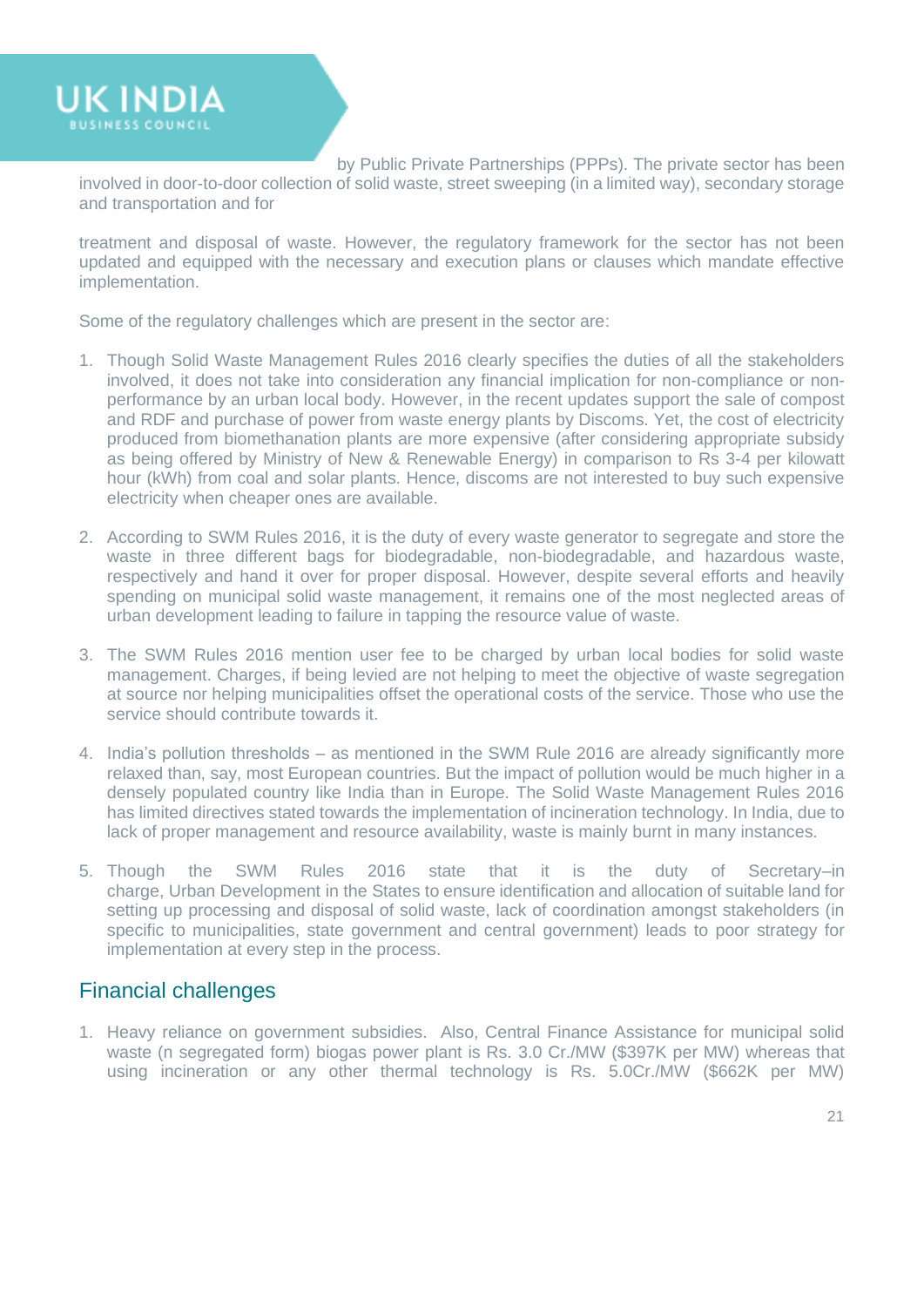

- 2. Lukewarm response of banks and financial institutions including weak supply chain.
- 3. Low level of private sector participation due to lack of market and debt finance for the projects.
- 4. Difficulties in obtaining long-term Power Purchase Agreement (PPAs) and reasonable tariff from state Discoms.
- 5. Government's heavy focus on solar and wind has impacted development of waste-to-energy sector, though WtE projects aims to reduce the colossal amount of solid waste accumulating in cities and towns all over India.

# <span id="page-21-0"></span>Project and structural challenges

- 1. Lack of technical and financial feasibility of the projects primarily due to improper revenue estimations, waste generator charge collection and estimating contingencies. For example, resistance from locals (all waste-to-energy technologies are not clean and green), antisocial elements creating hurdles in waste collection and transportation and availability of realistic risk assessment models.
- 2. The scale of the problem is unclear, as there is no authentic and reliable data available for waste generation quantities and disposal. In unison, India lacks adequate environmental, technical, and economic performance data related to biogas-system production of energy, coproducts, greenhouse gas and other emissions, and water quality benefits, required market analysis standpoint.
- 3. Poor town planning and spatial framework to facilitate appropriate distributed waste treatment and energy generation facilities in urban areas.
- 4. Scarcity of land.
- 5. Quality of waste The fundamental reason for the inefficiency of WtE plants is the quality and composition of waste. MSW (municipal solid waste) in India has low calorific value and high moisture content. As most wastes sent to the WtE plants are unsegregated, they also have high inert content. These wastes are just not suitable for burning in the incineration technology driven plants. To burn them additional fuel is required which makes these plants expensive to run.
- 6. Non-integration of informal sector one of the largest and most significant stakeholders in waste treatment is the informal or the unorganised sector involving waste pickers, informal rag pickers. They are also the first point of contact responsible for collection and segregation of waste as well. Low levels of awareness within this segment effects the quality of waste generated. Unfortunately, this sector is not managed or controlled by the ULBs or State or Central government, hence it becomes challenging to monitor and manage their activities.
- 7. Although many people are involved in this sector, SWM has a lower priority than sanitation, health, and other issues.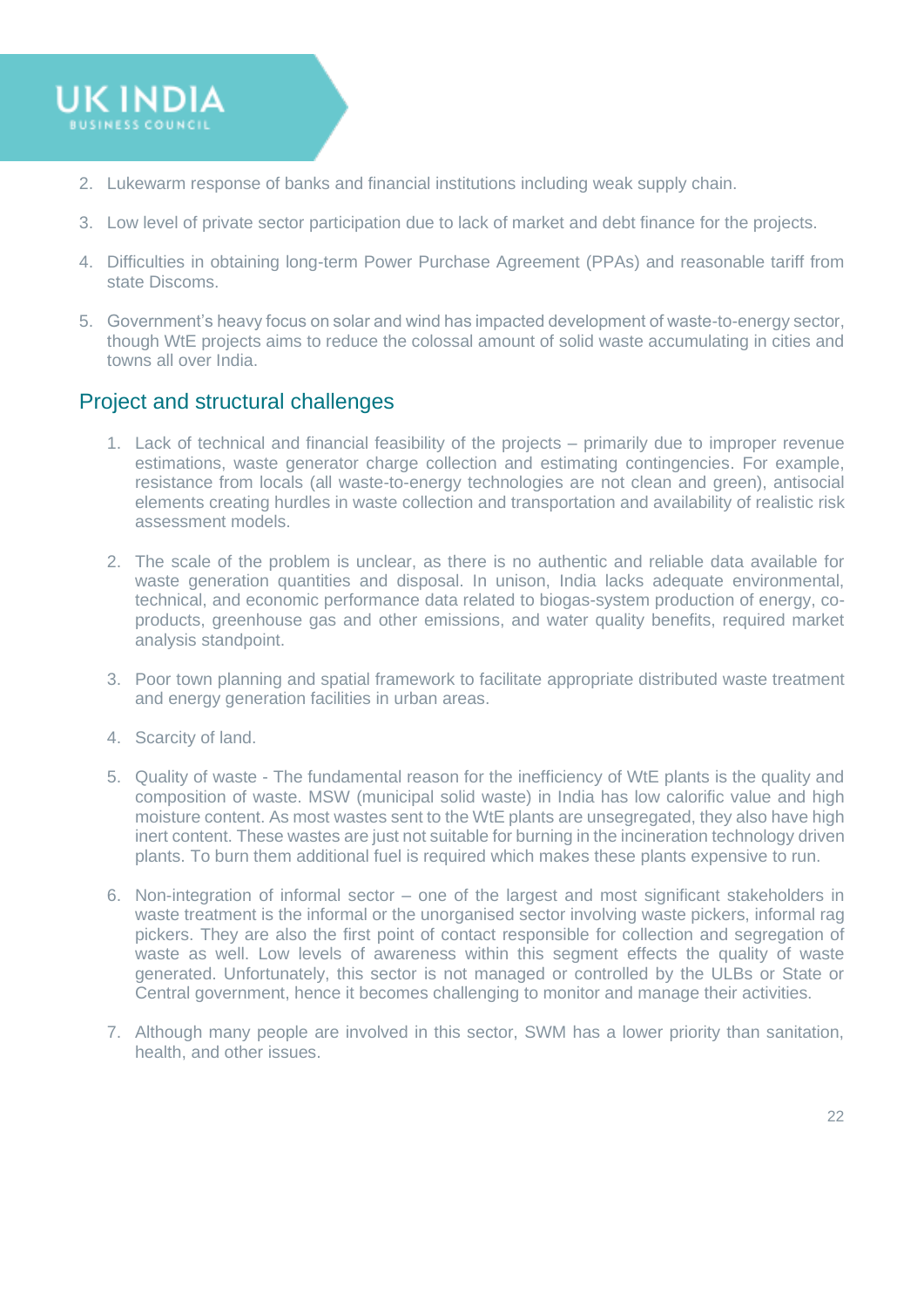

8. In India, WtE projects are extremely complicated and expensive to build. In addition to other economic streams, waste-to-energy projects usually require high tipping fees. A tipping fee is what the trash hauler must pay to dump the trash at the facility. With WTE projects, the tipping fee can end up being 50-60 percent of the overall revenue stack and this money needs to come from municipalities, all of which are not financially self-sufficient.

# <span id="page-22-0"></span>Technology challenges

- 1. Appropriate technology solutions which are environmentally friendly and can treat the quality of mixed waste generated in India is not economical. The treatment technologies which are available require mechanical separation using trommels, screens air density separators or else manual separation in smaller plants. This adds to project costs.
- 2. The technology options for waste to energy are not yet established thus leading to uncertainty with the implementing agencies about the suitability of technologies and preparedness of urban local bodies (ULBs) for managing these projects.
- 3. There has been a failure in the incineration plants due to their inability to handle mixed waste. The WtE plants have also triggered widespread criticism among citizens on account of the environmental impact it has.
- 4. The public private partnership which can sustain such technology solutions is insufficient to due lack of funds.

Conclusion: Failure of waste-to-energy projects is mainly attributed to non-economic feasibility, lack of sustainable planning, high cost technologies, non-availability of the required segregated waste and lack of coordination between the stakeholders.

### <span id="page-22-1"></span>Recommendations

#### Central Government

Central government should evaluate the potential of a tax on the dumping of waste to make sustainable waste treatment technologies more commercially viable.

#### **States**

All states should have a solid waste management authority with experts on various aspects of MSW, including selection of appropriate waste to energy technology suitable for the different type of waste composition, contracting, financial management along with the overall long-term carbon emission reduction potential of a given scheme. This authority may be made responsible for the following:

- Document the status of SWM and create a mechanism for continuous update of the status.
- Assess the correct situation of MSW in the municipal areas within a state and identify the gaps that need to be bridged.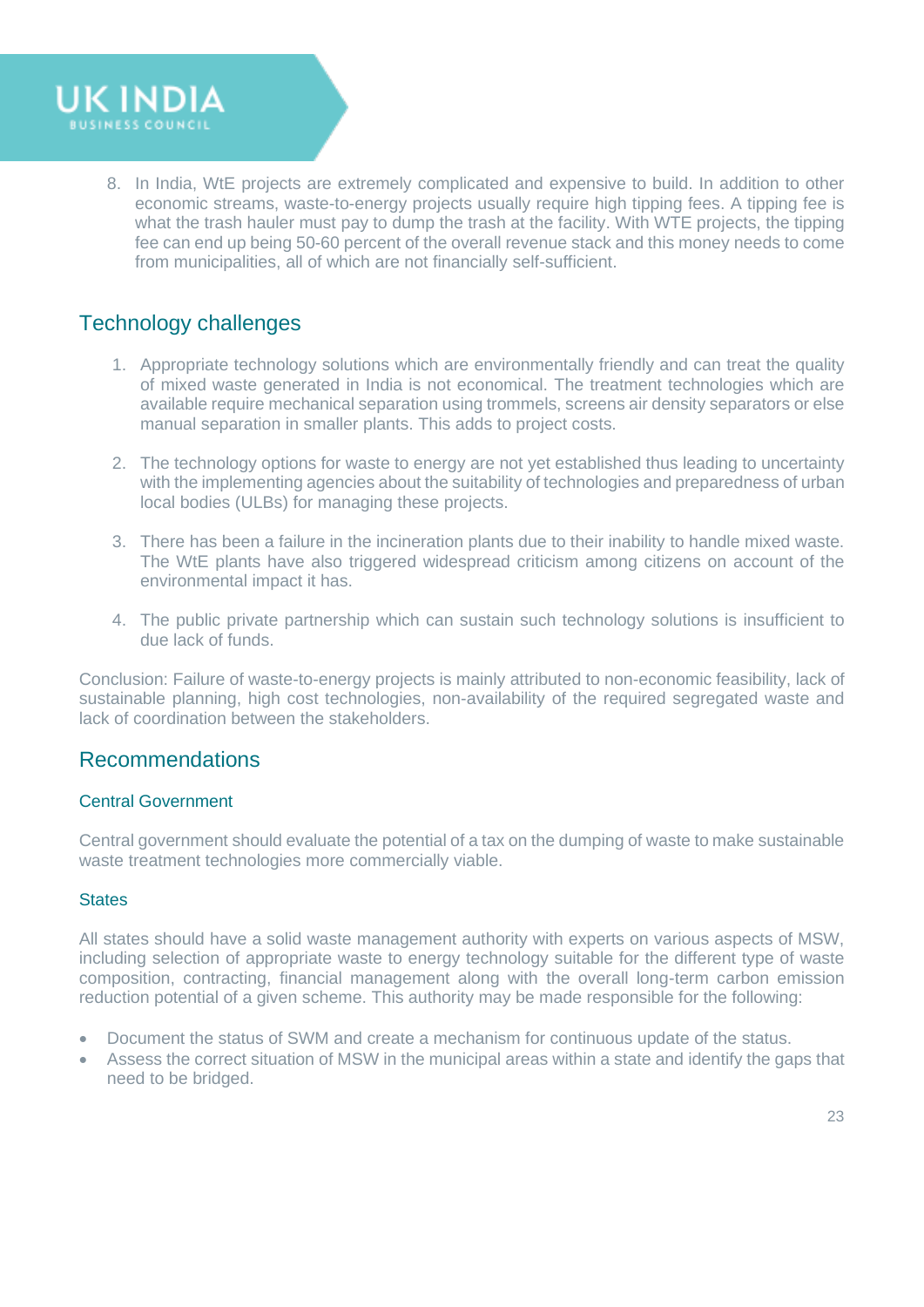

• Prepare norms for assessing the requirement of tools, equipment, vehicle, manpower for collection and transportation of waste and for setting up processing and disposal facilities as per guidelines outlined.

#### Urban Local Bodies:

- All municipal corporations should have MSW Management Department alongside minimum technical and supervisory staff to ensure efficient MSW service delivery and strengthen urban local bodies to enter contracts.
- Efforts should be made to educate the waste generators to minimize the waste and segregate the waste at source.
- Informal and unorganised sector should be assimilated in this process and awareness amongst them should be created on proper waste collection and segregation methodology. They play an important role in solid waste management within the country.
- Separate arrangements for collection, transportation of domestic, trade, institutional and market should be made to ensure that such waste is directly delivered at the waste processing facility meant for biodegradable and recyclable waste.
- Improvements to be made to town planning. Suitable sites should be earmarked at local level for the development of sustainable waste treatment infrastructure.

#### **Technology**

- Different technologies for treating different kind of waste are available in the market. Applying all the possible technologies in an integrated way can help to reach the goals of sustainability. Therefore, open dumping and unsanitary landfilling are not sustainable options and cannot be recommended for treating waste.
- Increase in quantum and complexity of waste with increase in population, economy of the country and fluctuations in crude prices have demanded serious consideration of biomethanation technology implementation wherein high calorific value biogas generated can be used for electricity and/or as transportation fuel.

With proper municipal solid waste management facilities, the Government of India, other ministries and nodal agencies involved in this sector have the opportunity to improve the living condition of urban and rural people, improve public health, conserve resources, mitigate GHG emissions and generate energy by adopting appropriate technology.

Also, rapid depletion of non-renewable energy resources and the threat of global climate change have forced the energy sector in India to look for alternative sources of energy to generate enough energy and preserve the environment at the same time. Unfortunately, the technology for utilisation of green energy remains very expensive or unable to satisfy India's need for energy, or both. There is, however, one alternative source of energy which has great potential when it comes to efficient power generation at acceptable cost – biogas.

Utilisation of biogas for electricity and/or biomethane will bring in various other stakeholders into consideration and other challenges, an aspect not covered under this study.